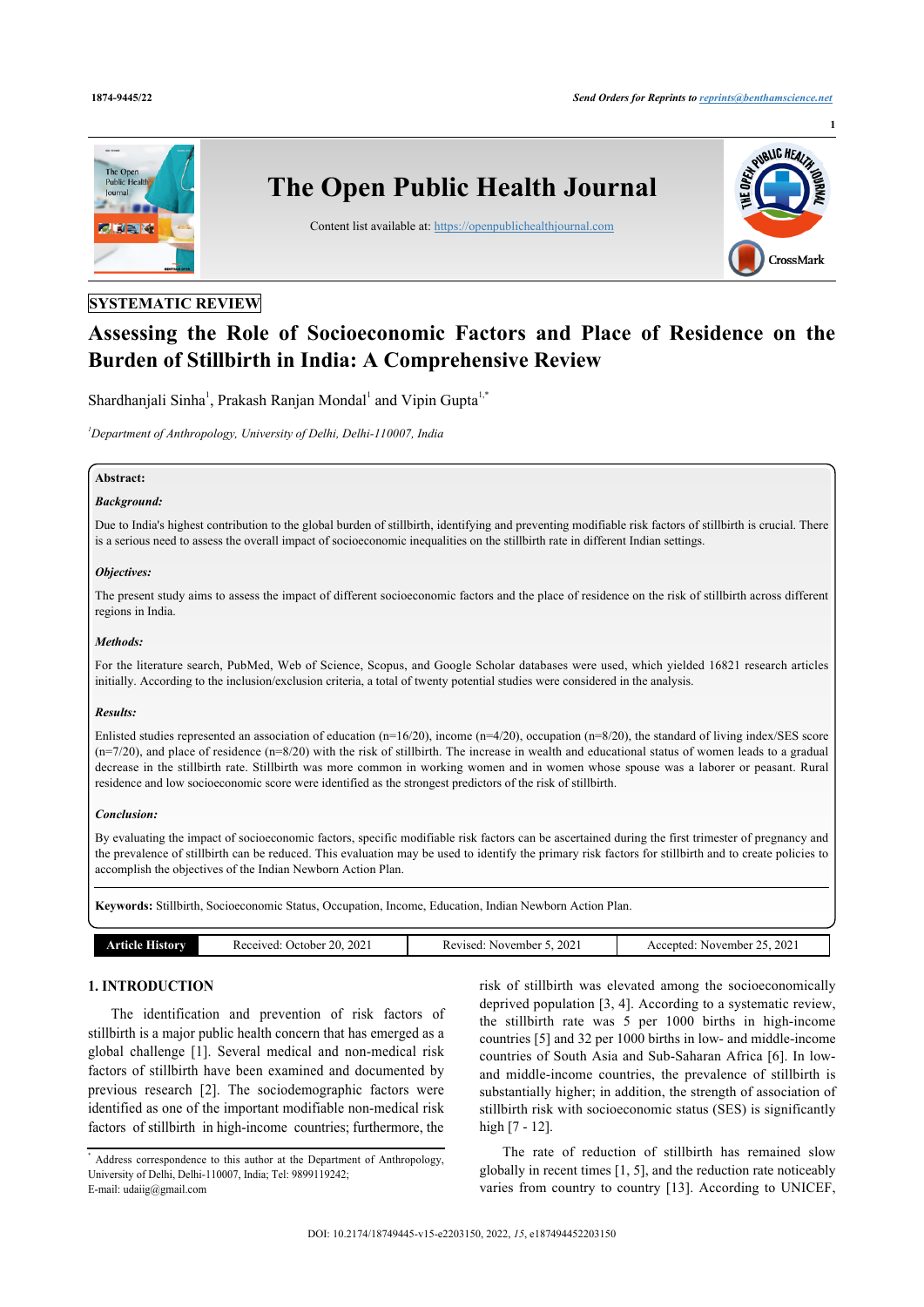India's stillbirth rate has been steadily declining from 2005-06 (29.64 per 1000 live births) to 2019-20 (13.93 per 1000 live births), despite India's continued contribution to the global burden of stillbirths [[14\]](#page-11-0). The rate of stillbirth in many Indian states such as Uttar Pradesh (1.48%), Assam (1.28%), Bihar (1.13%), Odisha (1.09%), Jharkhand (1.06%) [\[15](#page-11-1)], Chandigarh (1.4%), Lakshadweep (1.4%), Jharkhand (1%), and Chhattisgarh (1%) was equal or more than 10 per 1000 births [[16\]](#page-11-2). As a result, the Indian Newborn Action Plan (2014) aims to reduce newborn mortality and prevent stillbirths in India to a single digit  $(>10$  per 1000 live births) by 2030 [[17\]](#page-11-3).

The gap in understanding the definition of stillbirth also remains a barrier to the accurate assessment of stillbirth risk factors; consequently, identifying some of the essential socioeconomic determinants of stillbirth can also be omitted. World Health Organization (WHO) defines stillbirth as a baby born with no signs of life at 28 weeks of gestation or more, with a birth weight of  $\geq 1000g$  or a body length of  $\geq 35cm$  [[18](#page-11-4), [19\]](#page-11-5). Based on the timing of stillbirth, it can be classified as 'intrapartum stillbirth' (after the onset of labor but before birth) and 'antepartum stillbirth' (occurring before the start of labor) [[8](#page-10-9)]. As per the current reporting process of the Indian health system, it is challenging to distinguish antepartum stillbirth from intrapartum stillbirth [\[20\]](#page-11-6). The absence of quality data and under-reporting of stillbirth is the main impediment to minimizing the burden of stillbirth [\[6](#page-10-5), [21](#page-11-7) - [24](#page-11-8)]. The National Family Health Survey-4 (NFHS-4) does not distinguish stillbirth from neonatal death and lacks data for assessing modifiable non-medical risk factors of stillbirth [\[25](#page-11-9), [26](#page-11-10)]. Even NFHS-5 has not given any input on this aspect [[27\]](#page-11-11). Therefore, this review attempts to assemble all the socioeconomic parameters on a single platform that increases the burden of stillbirth in India. The present study helps to measure the impact of specific socioeconomic parameters on the risk of stillbirth in different regions of India. Accordingly, a regionspecific tailored public health intervention can be designed to mitigate the risk of stillbirth. The review also aims to assess the risk of stillbirth in rural and urban settings of India.

#### **2. METHODS**

### **2.1. Literature Search Strategy and Citeria for Study Selection**

A systematic literature search was done using PubMed, Scopus, Web of Science, and Google Scholar electronic databases. An advance search was performed on PubMed by combining the potential keywords and placing the query as- "(((((((socioeconomic status) OR (socioeconomic factor)) OR (socioeconomic disparities)) OR (socioeconomic position)) OR (socioeconomic determinants)) OR (socioeconomic inequalities)) AND (stillbirth)) AND (India)". The PubMed search string is mentioned in Supplementary file **1**. The literature search was carried out on 5th November 2021, yielding 16821 research articles. All duplicate articles were removed by manual screening. The flow diagram in Fig. (**[1](#page-1-0)**) reflects the search strategy adopted in this review.

<span id="page-1-0"></span>

Fig. (1). Flowchart showing the steps followed for data search and extraction.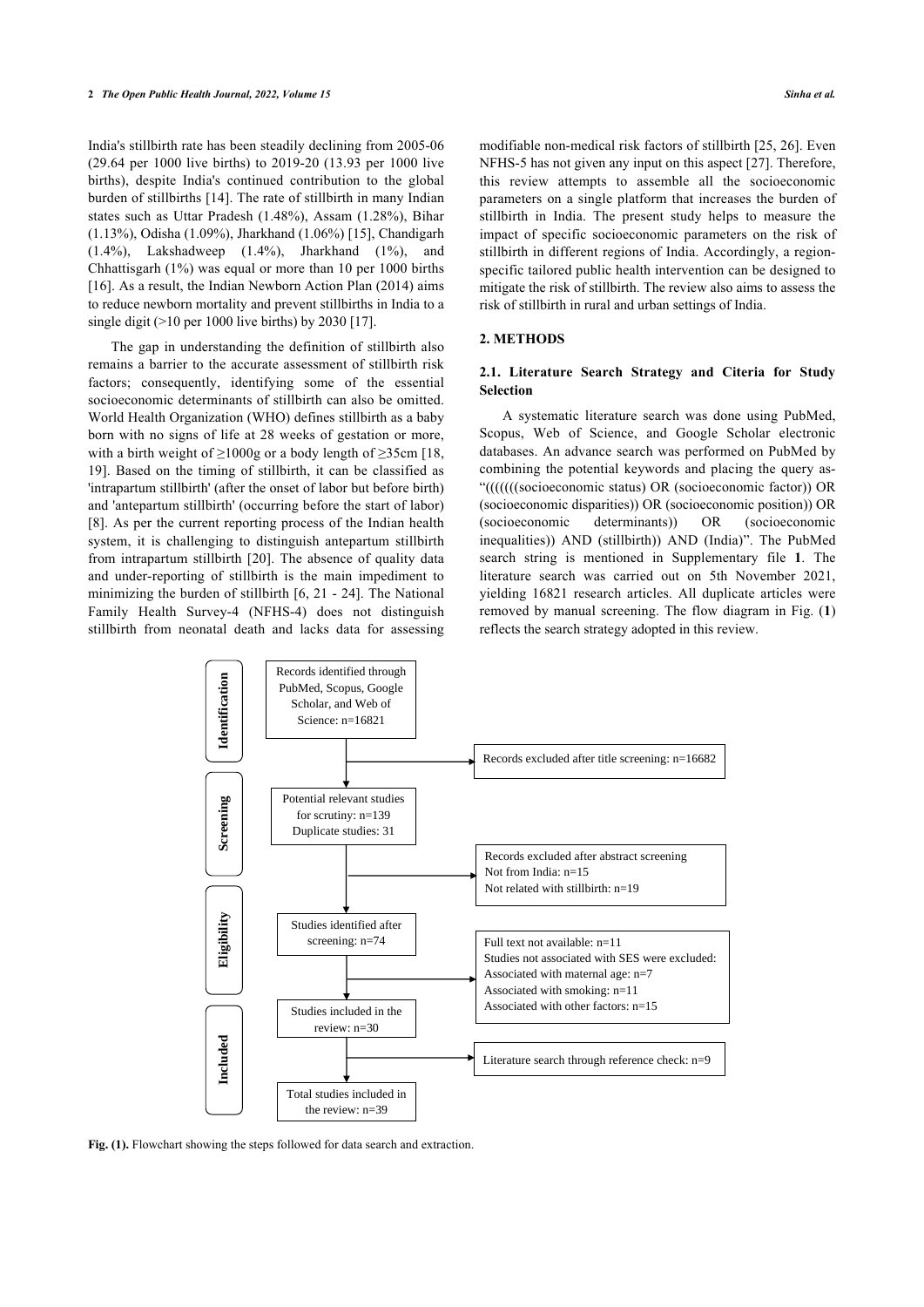#### **2.2. Inclusion and Exclusion Criteria**

The literature search was confined to the research papers published in the English Language. No restrictions were applied to the period for the data search; however, the articles published from 1991 onwards only were included for the analysis. The studies conducted on females in the age group of 19-49 years were included. Further screening of all the potential studies was done by reading their titles and abstracts. Thereafter, full-text articles were searched manually in all available digital resources.

The current study consists of only those studies that showed an association of the risk of stillbirth with socioeconomic factors. After the final screening, a total of thirty-nine (n=39) studies were considered for this review, which fulfilled the research objectives of the present study.

#### **2.3. Quality Assessment**

The GRADE system was used to assess the quality of the studies. Key factors for the quality assessment were the study design, data sourc[es, s](#page-11-12)tatistical analysis, and content clarity of the listed studies [28].The moderate and high-quality studies were included (Supplementary file **2**).

#### **2.4. Data Analysis and Presentation**

#### *2.4.1. Types of study design*

<span id="page-2-0"></span>A total of twenty studies (n=20) were considered for investigating the association of SES with the risk of stillbirth. Among the total listed studies, there were five case-control studies ( $n=5/20$ ), three cross-sectional studies ( $n=3/20$ ), two observational studies ( $n=2/20$ ), one cohort study ( $n=1/20$ ), one clustered randomized control trial (n=1/20), and two studies based on verbal autopsy (n=2/20). Six enlisted studies (n=6/20) were based on analysis of secondary data from the NFHS, District Level Household Survey (DLHS), and Annual Health Survey (AHS).

# *2.4.2. Types of Assessment*

A narrative synthesis was performed by classifying the outcomes into four categories according to the relationship of stillbirth risk with the specific determinants of SES (viz. education, occupation, and income) and place of residence. Education includes formal education as well as health care education and training. Two of these parameters, *i.e*., education and occupation, were further classified into maternal and paternal characteristics to develop an in-depth understanding of the causes of stillbirth (Fig. **[2](#page-2-0)**). A separate table was created to illustrate the relation of stillbirth with the standard of living index and composite SES score.

A total of sixteen listed studies (n=16/20) illustrated the association of education with the risk of stillbirth. Only four studies (n=4/20) expressed the association of wealth status with the burden of stillbirth. Eight studies (n=8/20) showed the relation of stillbirth with the occupation of mother, father, and parents. Seven studies (n=7/20) revealed the association of the standard of living index and SES scores with the risk of stillbirth. Eight studies (n=8/20) showed the association of stillbirth with the place of residence.

#### *2.4.3. Discrepancies in Outcomes*

Three studies  $(n=3)$  assessed the impact of SES on perinatal mortality, including both spontaneous abortion and stillbirth. In three studies (n=3), the data collected from multiple countries, including India, was assessed; however, the outcomes of these studies were not country-specific.



**Fig. (2).** Socioeconomic variables assessed in the current review.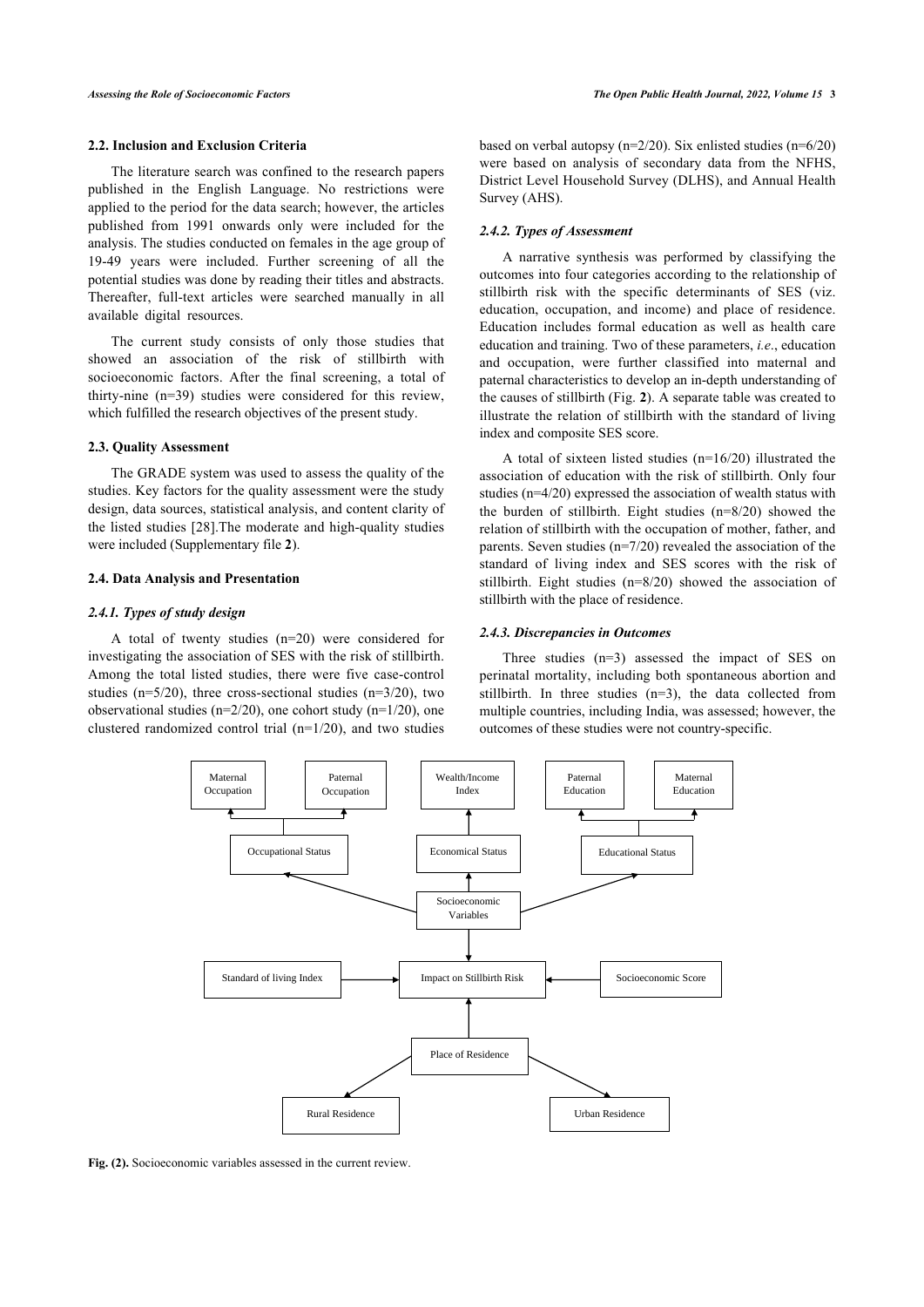# **3. RESULTS**

### **3.1. Variation of Terminology**

The variation in the definitions of stillbirth in all the enlisted studies was assessed in Table **[1](#page-3-0)**. In more than half of the listed studies, stillbirth was defined on the basis of gestational age at the time of birth (n=16). Few of the studies  $(n=2)$  took into account the birth weight of the baby ( $>1000g$ ) to define stillbirth, whereas some studies (n=5) did not include any definition.

After assessing the quality of the potential studies, two studies were excluded. The results of most of the listed studies advocated some extent of association of women's SES with stillbirth (Tables **[2](#page-3-1)**-**[6](#page-7-0)**), except for a few of the studies that did not represent a significant association of SES with the risk of stillbirth [[37,](#page-11-5) [41,](#page-11-13) [43,](#page-11-14) [44\]](#page-11-15). The inconsistency in the association of different socioeconomic factors with the risk of stillbirth was observed in the listed studies. A wide variation was observed in the parameters considered for assessing SES and its effect on stillbirth in different Indian settings.

#### **3.2. Impact of Education on Stillbirth in India**

### *3.2.1. Association of Maternal Education with the Risk of Stillbirth*

Most of the studies (n=16/20) advocated that the education level of mothers reasonably affects the stillbirth rate (Table **[2](#page-3-1)**). Eleven studies (n=11/16) elucidated the direct association of maternal education with the risk of stillbirth. A clear picture of the direct impact of maternal education on the stillbirth rate can be observed in five studies in which the stillbirth rate was declining steadily with an increase in the level of education [[6](#page-10-5), [15](#page-11-1), [31,](#page-11-16) [45](#page-11-17), [46\]](#page-11-18). Majority of case-control studies (n=3/4) proved that the risk of stillbirth was significantly higher among illiterate mothers [[21,](#page-11-7) [33](#page-11-1), [43](#page-11-14)]. Out of which, two case-control studies were conducted in Haryana, where the risk of stillbirth was relatively high (aOR=2.81, CI 95%: 1.12-10.59) among illiterate mothers [[33,](#page-11-1) [43](#page-11-14)]. Similar outcomes were reported by a cohort study conducted in Maharashtra (HR=1.03, CI 95%: 0.5-2.2) [\[30\]](#page-11-19). As per a randomized control trial conducted in the slum areas of Mumbai, the health care training programmes were recognized to be crucial in reducing the burden of stillbirth[[47\]](#page-11-12). The risk of stillbirth reduced when essential newborn care training was provided to mothers[[35](#page-11-20)], particularly to those with low education [\[42](#page-11-21)].

# *3.2.2. Association of Paternal Education with the Risk of Stillbirth*

The risk of stillbirth with the father's education was assessed by five enlisted studies (n=5/16), out of which, three studies (n=3/5) expressed [the](#page-11-6) [dir](#page-11-1)[ect](#page-11-22) association of father's illiteracy with stillbirth rate [20, 33, 40]. The i[mp](#page-11-1)act of paternal i[llit](#page-11-14)eracy on the stillbirth rate with  $OR=2.7$  [33] and  $OR=1.6$ [43] was evident in the case-control studies conducted in Haryana. A visible difference in the stillbirth rate [can](#page-11-7) be observed between illiterate and highly educated fathers [39].

| <b>Weeks of gestation</b> | <b>No. of Studies References</b> |                                                                                                                                                                                                                                                                                  |
|---------------------------|----------------------------------|----------------------------------------------------------------------------------------------------------------------------------------------------------------------------------------------------------------------------------------------------------------------------------|
| $> 16$ weeks*             | 1 study                          | Hirst et al. 2016 [29]                                                                                                                                                                                                                                                           |
| $>$ 20 weeks              | 2 studies                        | Gupta & Subramoney 2006 [30], McClure et al. 2015 [31]                                                                                                                                                                                                                           |
| $>$ 22 weeks              | l study                          | More <i>et al.</i> 2009 [32]                                                                                                                                                                                                                                                     |
| > 24 weeks                | 2 studies                        | Neogi et al. 2015 [23], Neogi et al. 2018 [20]                                                                                                                                                                                                                                   |
| $>$ 28 weeks              | 10 studies                       | Kumar & Singhi 1992 [33], Mishra et al. 2005 [34], Kulkarni et al. 2007 [1], Srivastava et al. 2008 [46],<br>Carlo et al. 2010 [35], McClure et al. 2011 [7], Bhattacharyya & Pal, 2012 [36], Viswanath et al. 2015<br>[37], Dandona et al. 2017 [38], Altijani et al. 2018 [15] |
| Do not include definition | 5 studies                        | Mavalankar et al. 1991 [21], Rajaram et al. 2008 [39], Lakshmi et al. 2013 [40], Patra 2016 [41], Chomba<br><i>et al.</i> 2017 [42]                                                                                                                                              |
| Other definitions         | 3 studies                        | Kapoor et al. 1994 [43], Williams et al. 2008 [45], More et al. 2012 [46]                                                                                                                                                                                                        |

<span id="page-3-0"></span>**Table 1. The variation in definitions of stillbirth in the listed studies.**

Antepartum stillbirth

# <span id="page-3-1"></span>**Table 2. Depicting the association of stillbirth with education.**

| Author(s)                 | <b>Method</b>                     | <b>Population &amp; Sample sizes</b> | <b>Education</b>                    |
|---------------------------|-----------------------------------|--------------------------------------|-------------------------------------|
| Neogi et al. 2018 [20]    | Case-control study (Population    | <b>Bihar</b>                         | <b>Father's education</b>           |
|                           | based)                            | Cases: $n=400$ stillbirths &         | Illiterate:                         |
|                           |                                   | Controls: $n=800$ livebirths         | Case:38% & Control:38.8%; P=0.8     |
| Altijani et al. 2018 [15] | Analysis of data of AHS (2010-13) | Madhya Pradesh, Chhattisgarh, Bihar, | Mother's education level            |
|                           |                                   | Rajasthan, Odisha, Assam,            | Illiterate: aOR=1.43(1.17-1.74)     |
|                           |                                   | Uttarakhand, Jharkhand & Uttar       | $\geq$ Primary: aOR=1.34(1.10-1.62) |
|                           |                                   | Pradesh                              | Secondary: aOR=1.10(0.90-1.34)      |
|                           |                                   | $n=886505$ women aged 15-49 years    | $\geq$ Tertiary: aOR=1.00 (Ref)     |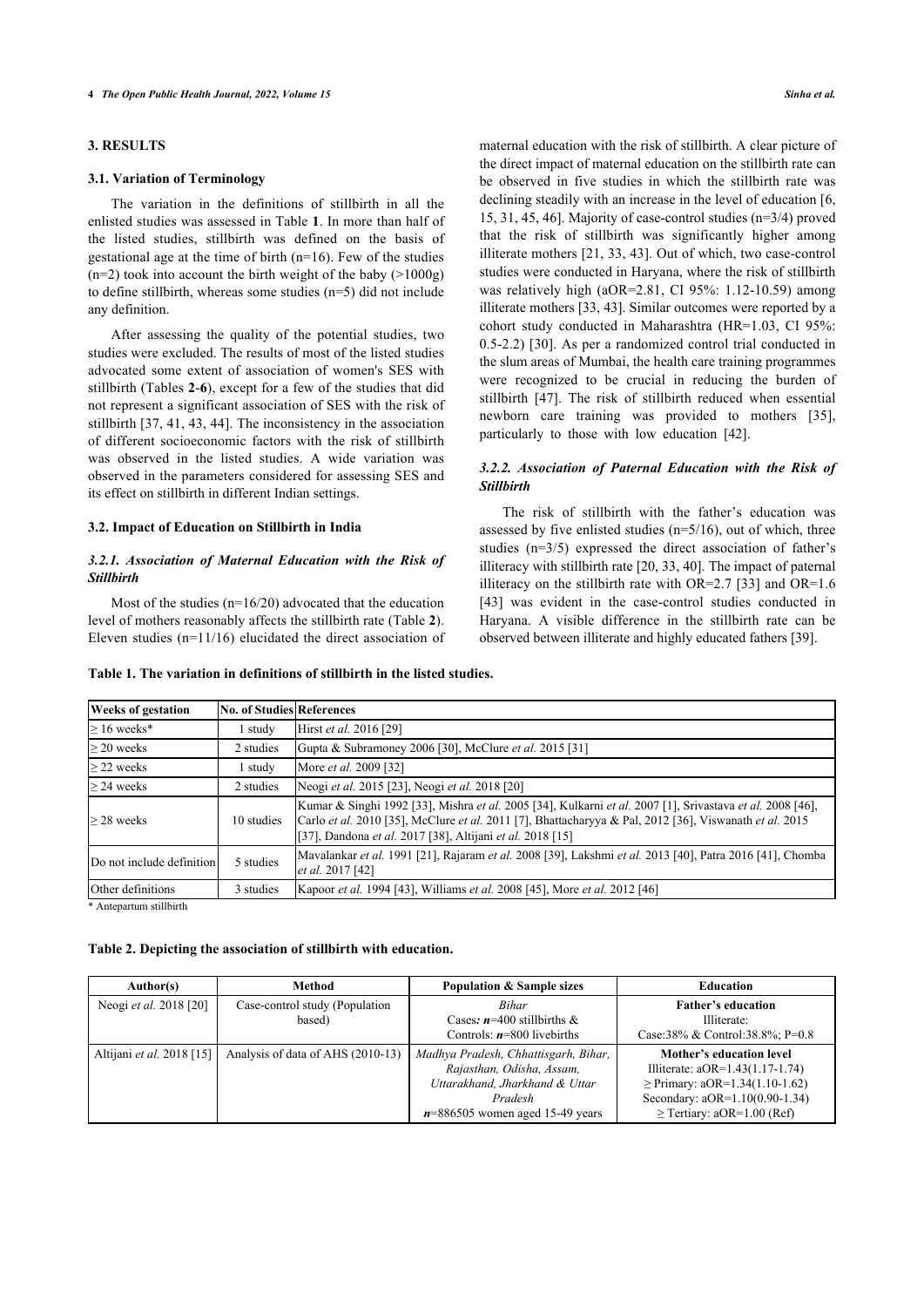*(Table 2) contd.....*

| Author(s)                        | <b>Method</b>                                                                  | <b>Population &amp; Sample sizes</b>                                                                      | <b>Education</b>                                                                                                                                                                                                                                                                               |
|----------------------------------|--------------------------------------------------------------------------------|-----------------------------------------------------------------------------------------------------------|------------------------------------------------------------------------------------------------------------------------------------------------------------------------------------------------------------------------------------------------------------------------------------------------|
| Patra, 2016* [41]                | Analysis of data of DLHS-1<br>(1998-99), DLHS-2 (2002-04),<br>DLHS-3 (2007-08) | $n=18709$ pregnancies that occurred into<br>currently married adolescent women<br>$(15-19 \text{ years})$ | Mother's education level<br>Uneducated or $\leq 5$ : 2.2% (Ref)<br>5-9 std: 1.9%<br>OR=0.893 (0.788-1.012); P<0.01<br>$> 10$ std:1.4%<br>OR= $1.257(1.011-1.562)$ ; P<0.05                                                                                                                     |
|                                  |                                                                                |                                                                                                           | <b>Father's education level</b><br>Uneducated or $\leq 5$ : 2.0% (Ref)<br>5-9 std: 2.4%<br>OR=0.879 (0.732-1.055)<br>$\geq$ 10 std: 1.7%<br>OR=1.050 (0.913-1.206)                                                                                                                             |
| Viswanath et al.<br>2015*** [37] | Case-control study (Community<br>based)                                        | Tamilnadu<br>Cases: $n=40$ perinatal deaths Control:<br>$n=110$ livebirths                                | Mother's education level<br>No education:<br>aOR=0.91 (0.17-2.93)                                                                                                                                                                                                                              |
| McClure et al. 2015**<br>$[31]$  | Observational study<br>(Population-based)                                      | 6 countries including India<br>(Maharashtra & Belgaum)<br>$n=272089$ births including 7865<br>stillbirths | Mother's education level<br>No education: $RR=1.9(1.7-2.2)$<br>Primary: RR=1.3(1.2-1.5)<br>Secondary: RR=1.2(1.1-1.3)<br>University +: $(Ref)$                                                                                                                                                 |
| Lakshmi et al. 2013 [40]         | Analysis of data of DLHS-2<br>$(2002-04)$                                      | $n=188917$ mothers who had<br>stillbirth/livebirth in last 3 years                                        | <b>Maternal literacy</b><br>Illiterate mother:<br>aOR=1.13(1.04-1.23); P=0.005                                                                                                                                                                                                                 |
|                                  |                                                                                |                                                                                                           | <b>Paternal literacy</b><br>Illiterate father:<br>$aOR=1.14(1.06-1.23)$ ; P=0.001                                                                                                                                                                                                              |
| More et al. 2012 [47]            | Cluster Randomized control trial                                               | Mumbai<br>24 interventions cluster $\&$<br>24 Control cluster<br>$n=18197$ Births                         | <b>Maternal literacy</b><br>Intervention: 7.97 Stillbirth/1000<br>Control: 9.4 Stillbirth/1000<br>Health care learning:<br>$aOR=0.66(0.46-0.93)$                                                                                                                                               |
| McClure et al. 2011**<br>$[7]$   | Observational study (Population-<br>based)                                     | 6 countries including India<br>(Maharashtra, Orissa & Belgaum)<br>$n=198436$ PW of 24 weeks               | Mother's education level<br>No formal schooling: 1.8%<br>OR= $1.4$ (1.2-1.5); P<0.001<br>$\geq$ 1 year formal schooling: 2.9%<br>$OR=1$ (Ref)                                                                                                                                                  |
| Williams et al. 2008<br>$[45]$   | Cross-sectional study (Community<br>based)                                     | <b>Uttar Pradesh</b><br>$n=33111$ WRA ever-married<br>$n=80164$ Births                                    | Mother's education level<br>Illiterate: aOR=1.21(0.77-1.89)<br>Primary education<br>aOR=1.14(0.72-1.80)<br>>Primary education: (Ref)                                                                                                                                                           |
| Rajaram et al. 2008 [39]         | Analysis of data of NFHS-2<br>$(1998-99)$                                      | $n=90000$ ever-married women aged<br>$15-49$ years                                                        | <b>Mother's education level</b><br>Illiterate: 2.3% (Ref)<br><middle:1.94%; or="0.9983&lt;br">Significance value=0.9510<br/>Middle: 1.70%; OR=1.0108<br/>Significance value=0.7780<br/>≥High school: <math>1.46\%</math> OR=<math>1.0234</math><br/>Significance value: 0.5330</middle:1.94%;> |
| Srivastava et al. 2008<br>[46]   | Analysis of data of DLHS-3<br>$(2007-08)$                                      | $n=228$ , 146 single deliveries                                                                           | <b>Maternal literacy</b><br>None: Ref<br>1-5 years: $1.04$ (0.89-1.23)<br>6-9 years: 0.86 (0.74-1); P<0.05<br>≥10 years: 0.73(0.57-0.93); P<0.05                                                                                                                                               |
| Gupta & Subramoney<br>2006 [30]  | Cohort study<br>(Population based)                                             | Maharashtra<br>$n=1217$ PW                                                                                | <b>Maternal literacy</b><br>Education $\leq 10^{\text{th}}$ grade:<br>aHR=0.6 (0.3-1.4)                                                                                                                                                                                                        |
| Mishra et al. 2005 [34]          | Analysis of data of NFHS-2<br>$(1998-99)$                                      | $n=19189$ ever-married women aged<br>40-49 years                                                          | Illiterate: (Ref)<br><middle: aor="0.82;" p<0.05<br=""><math>\geq</math>Middle: aOR=0.70; P&lt;0.01</middle:>                                                                                                                                                                                  |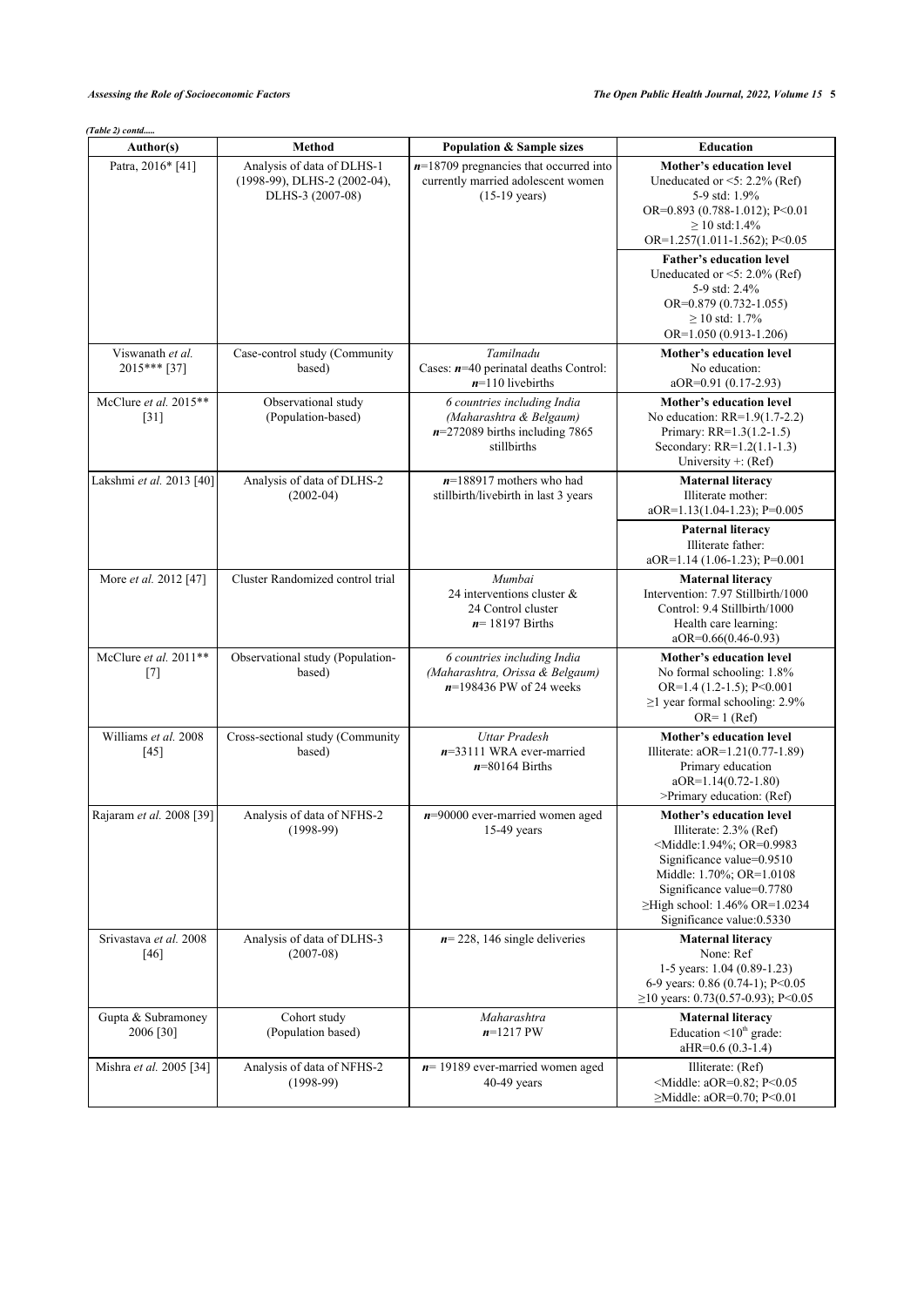#### **6** *The Open Public Health Journal, 2022, Volume 15 Sinha et al.*

*(Table 2) contd.....*

| Author(s)                                    | <b>Method</b>                                    | <b>Population &amp; Sample sizes</b>                                                              | <b>Education</b>                                                                                                                                                     |
|----------------------------------------------|--------------------------------------------------|---------------------------------------------------------------------------------------------------|----------------------------------------------------------------------------------------------------------------------------------------------------------------------|
| Kapoor et al. 1994 [43]                      | Case-control study (Hospital based)              | Haryana<br>Cases: $n=72$ stillbirths &<br>Controls: $n=144$ livebirths                            | <b>Maternal literacy:</b><br>Nil: aOR=2.81 (1.12-10.59)<br>Literate: Ref.                                                                                            |
|                                              |                                                  |                                                                                                   | <b>Father's education level</b><br>Nil: OR=2.70 (0.89-8.42)<br>$\leq8^{th}$ class: OR= 2.88 (1.00-8.43)<br>9-12 class: OR=1.27 (0.47-3.52)<br>$>12^{th}$ class: Ref. |
| Kumar & Singhi 1992<br>[33]                  | Case-control study (Community)<br>based)         | Haryana<br>Cases: $n=68$ stillbirths &<br>Controls: $n=2593$ livebirths                           | <b>Maternal literacy</b><br>Illiterate mother:<br>$OR=1.3(0.3-6.3)$                                                                                                  |
|                                              |                                                  |                                                                                                   | <b>Paternal literacy</b><br>Illiterate Father:<br>$OR=1.6(0.6-4.1)$                                                                                                  |
| Mavalankar et al. 1991<br>$\lceil 21 \rceil$ | Case-control study (Population based)<br>Survey) | Ahmedabad<br>Cases: $n=517$ neonatal deaths & 739<br>stillbirths<br>Controls: $n=1465$ livebirths | <b>Maternal literacy</b><br>No education:<br>$OR=1.7$<br>$(49.2\%)$                                                                                                  |

PW: Pregnant Women; aOR: Adjusted Odds Ratio; OR: Odds Ratio; HR: Hazard Ratio; DLHS: District Level Household Survey; NFHS: National Family Health Survey; RR: Relative Risk; AHS: Annual Health Survey; Ref: Reference

\*\*\*Association was calculated for perinatal death, which includes stillbirth.

\*\* OR is calculated for the entire population; exclusive data for India is not mentioned.

\*OR is calculated for pregnancy loss, including stillbirth and abortions (both spontaneous and induced)

# Significant p-value  $>0.05$ 

# **3.3. Impact of Occupation on Stillbirth in India**

# *3.3.1. Association of Maternal Occupation with the Risk of Stillbirth*

A total of six studies (n=6/8) assessed the association of maternal occupation with stillbirth (Table **[3](#page-5-0)**). In four enlisted studies (n=4/8), maternal occupation was classified as working and non-working women (housewives), and the prevalence of stillbirth was higher among working women [[30,](#page-11-19) [39](#page-11-7), [41,](#page-11-13) [43](#page-11-14)]. In some studies, the maternal occupation was also classified as paid/unpaid employment[[15\]](#page-11-1) and household/outside work

[[20](#page-11-6)]. The risk of stillbirth was comparatively lower among housewives [\[20](#page-11-6), [43\]](#page-11-14) and women in paid employment [\[15](#page-11-1)].

# *3.3.2. Association of Paternal Occupation with the Risk of Stillbirth*

The impact of paternal occupation on stillbirth was assessed in four studies (n=4/8).The risk of stillbirth was estimated on the basis of the type of paternal occupation in all four studies [[33,](#page-11-1) [47](#page-11-12)]. The risk of stillbirth was higher in women whose spouse was working as a laborer [[20](#page-11-6), [33,](#page-11-1) [43\]](#page-11-14) or peasant [[21,](#page-11-7) [43](#page-11-14)].

# <span id="page-5-0"></span>**Table 3. Depicting the association of stillbirth with occupation.**

| Author(s)                       | <b>Methods</b>                                                                 | <b>Population &amp; Sample sizes</b>                                                                                                             | <b>Occupations</b>                                                                                                               |
|---------------------------------|--------------------------------------------------------------------------------|--------------------------------------------------------------------------------------------------------------------------------------------------|----------------------------------------------------------------------------------------------------------------------------------|
| Neogi et al. 2018 [20]          | Case-control study<br>(Population based)                                       | <b>Bihar</b><br>Cases: $n=400$ stillbirths &<br>Controls: $n=800$ livebirths                                                                     | <b>Father's occupation</b><br>(non-manual laborer):<br>Case: 40.8% & Control: 45.6%<br>$P=0.11$                                  |
|                                 |                                                                                |                                                                                                                                                  | <b>Mother's occupation</b><br>(working outside home):<br>Case: 29.3% & Control: 35.4%<br>$P=0.03*$ (significant value: P < 0.05) |
| Altijani et al. 2018 [15]       | Analysis of data of AHS (2010-13)                                              | Madhya Pradesh, Jharkhand, Bihar,<br>Rajasthan, Uttar Pradesh, Odisha, Assam,<br>Uttarakhand & Chhattisgarh<br>$n=886505$ women aged 15-49 years | Mother's occupation<br>Paid employment: Ref<br>Unpaid employment:<br>$aOR=1.15(1.07-1.24)$                                       |
| Patra, 2016 [41]                | Analysis of data of DLHS-1<br>(1998-99), DLHS-2 (2002-04),<br>DLHS-3 (2007-08) | $n=18709$ pregnancies that occurred to<br>currently married adolescent women (15-19)<br>years)                                                   | Mother's occupation**<br>Non-working: Ref<br>Working:<br>OR: 1.037 (0.882-1.218), P<0.001                                        |
| Rajaram et al. 2008 [39]        | Analysis of data of NFHS-2<br>$(1998-99)$                                      | $n=90000$ ever-married women aged 15-49<br>years                                                                                                 | Mother's occupation ***<br>Working: Ref<br>Non-working: OR=0.9841,                                                               |
| Gupta & Subramoney 2006<br>[30] | Cohort study<br>(Population based)                                             | Maharashtra<br>$n=1217$ PW                                                                                                                       | Mother's occupation<br>Working Mother:<br>$aHR=1.1(0.5-2.8)$                                                                     |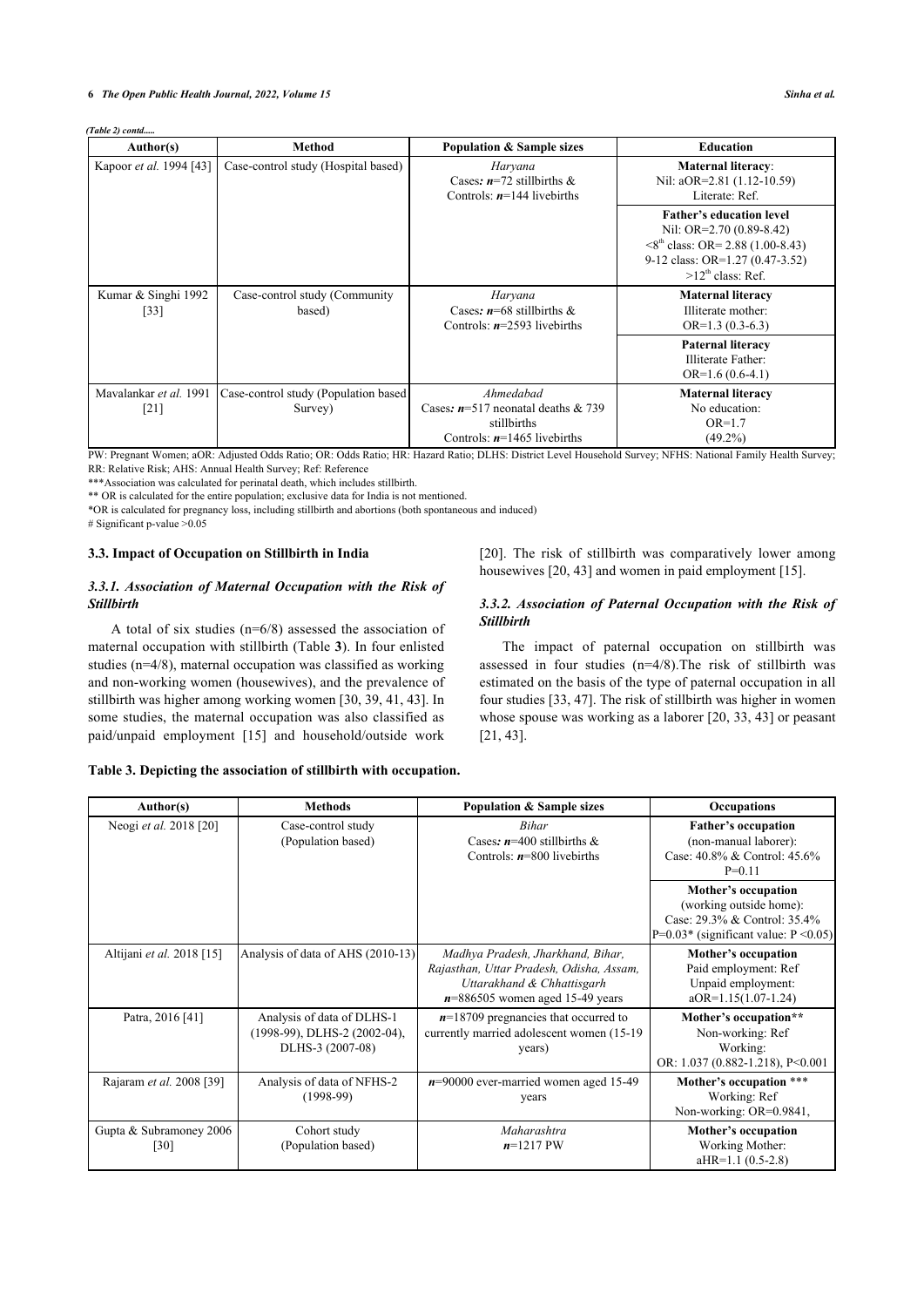#### *(Table 3) contd.....*

| Author(s)                   | <b>Methods</b>                                  | <b>Population &amp; Sample sizes</b>                                                              | <b>Occupations</b>                                                                                                                                                                   |
|-----------------------------|-------------------------------------------------|---------------------------------------------------------------------------------------------------|--------------------------------------------------------------------------------------------------------------------------------------------------------------------------------------|
| Kapoor et al. 1994 [43]     | Case-control study (Hospital<br>based)          | Haryana<br>Cases: $n=72$ stillbirths &<br>Controls: $n=144$ livebirths                            | Mother's occupation<br>Housewife: Ref<br>Working: OR=7.71 (22.0-29.37)                                                                                                               |
|                             |                                                 |                                                                                                   | <b>Parental occupation</b><br>Employed: $OR=4.17(1.20-14.66)$<br>Casual laborer: OR=9.04(3.54-23.6)<br>Farmer: OR=3.52(1.04-11.99)<br>Shopkeeper: OR=2.26(0.87-5.94)<br>Service: Ref |
| Kumar & Singhi 1992 [33]    | Case-control study<br>(Community based)         | Haryana<br>Cases: $n=68$ stillbirths &<br>Controls: $n=2593$ livebirths                           | <b>Parental occupation</b><br>(Laborer):<br>$OR=1.6(0.5-6.2)$                                                                                                                        |
| Mavalankar et al. 1991 [21] | Case-control study<br>(Population based Survey) | Ahmedabad<br>Cases: $n=517$ neonatal deaths & 739<br>stillbirths<br>Controls: $n=1465$ livebirths | <b>Parental occupation</b><br>Husband works in farming:<br>$OR = 2.6 (5.5\%)$                                                                                                        |

PW: Pregnant Women; aOR: Adjusted Odds Ratio; OR: Odds Ratio; HR: Hazard Ratio; DLHS: District Level Household Survey; NFHS: National Family Health Survey; AHS: Annual Health Survey; Ref: Reference

\*Values of p<0.05 considered as a significant association (Chi-square estimates for proportion)

\*\*OR is calculated for pregnancy loss, including stillbirth and abortions (both spontaneous and induced)

\*\*\*OR is calculated for pregnancy loss, including stillbirth and spontaneous abortions

#### *3.3.3. Impact of Income on Stillbirth in India*

In total, only four studies  $(n=4/20)$  showed the association of wealth index with the risk of stillbirth (Table**4**). Out of which, three studies were based on the data of AHS [[15](#page-11-1)] and DLHS [[41,](#page-11-13) [46](#page-11-18)], which showed a decrease in the incidence of stillbirth with the progressive increase in wealth index. However, the impact of the wealth index on the risk of stillbirth was not clearl[y ev](#page-11-17)ident in a cross-sectional study conducted in Uttar Pradesh [45].

# *3.3.4. Association of Composite SES Score and Standard of Living Index with the Risk of Stillbirth*

A total of seven studies (n=7) reported the impact of the SES score and t[he](#page-7-1) standard of living index on the risk of stillbirth (Table **5**). Total three enlisted studies (n=3/7) illustrated the association of the standard of living index with

the risk of stillbirth [[34,](#page-11-26) [39,](#page-11-7) [40\]](#page-11-22). Out of which, two studies (n=2/3) revealed a decrease in the risk of stillbirth with improved standard of living of mothers [\[39](#page-11-7), [40\]](#page-11-22).

The relation of risk of stillbirth with SES score was evaluated in four studies (n=4/7), and all four studies showed that the prevalence of stillbirth was highest among the population standing with the lowest SES [\[29](#page-11-23), [30,](#page-11-19) [32](#page-11-24), [36\]](#page-11-4).

### *3.3.5. Impact of the Place of Residence on Stillbirth in India*

The mother's residence (rural/urban) considerably affects the risk of stillbirth and neonatal death [\[15,](#page-11-1) [36](#page-11-4), [38](#page-11-6), [40](#page-11-22)]. All enlisted studies indicate that the incidence of stillbirth was higher among women living in rural settings than urban. The percentage of stillbirth rate in rural areas was approximately twice to thrice of urban areas [[2,](#page-10-1) [36](#page-11-4)]. As per the verbal autopsy conducted in Bihar and Maharashtra, the prevalence of stillbirth was significantly lower in urban areas[[2](#page-10-1), [38\]](#page-11-6).

### <span id="page-6-0"></span>**Table 4. Depicting the association of stillbirth with wealth Index.**

| Author(s)                    | <b>Methods</b>                                                              | <b>Population &amp; Sample sizes</b>                                                                                                             | <b>Wealth Indexes</b>                                                                                                                                                                                                          |
|------------------------------|-----------------------------------------------------------------------------|--------------------------------------------------------------------------------------------------------------------------------------------------|--------------------------------------------------------------------------------------------------------------------------------------------------------------------------------------------------------------------------------|
| Altijani et al. 2018 [15]    | Analysis of data of AHS (2010-13)                                           | Madhya Pradesh, Rajasthan, Odisha, Bihar,<br>Assam, Uttarakhand, Uttar Pradesh, Jharkhand &<br>Chhattisgarh<br>$n=886505$ women aged 15-49 years | Asset index (aOR):<br>$Q1: 2.42 (1.82 - 3.21)$<br>$Q2: 2.45(1.85-3.24)$<br>$Q3: 1.91 (1.45-2.52)$<br>$Q4: 1.34(1.01-1.79)$<br>Q5 (Highest): (Ref)                                                                              |
| Patra, 2016 [41]             | Analysis of data of DLHS-1 (1998-99).<br>DLHS-2 (2002-04), DLHS-3 (2007-08) | $n=18709$ Pregnancies that occurred to currently<br>married adolescent women (15-19 years)                                                       | Wealth quintile $(OR)^*$ :<br>$Q1: 2.1\%$ (poorest) Ref<br>$Q2: 2.3\%; 0.726(0.607-0.868)$<br>$Q3: 2.2\%$ ; 0.613 (0.511-0.736)<br>$[04: 1.5\%; 0.531(0.436-0.647)]$<br>$\vert$ Q5: 1.6%; 0.414 (0.323-0.531)<br>$P \le 0.001$ |
| Williams et al. 2008<br>[45] | Cross-sectional survey<br>(Community based)                                 | Uttar Pradesh<br>$n=33111$ Ever-married WRA<br>$n=80164$ Births                                                                                  | Wealth index (aOR):<br>Lowest: $aOR=1.04(0.88-1.23)$<br>Middle: aOR=1.05 (0.89-1.24)<br>Upper: $(Ref)$                                                                                                                         |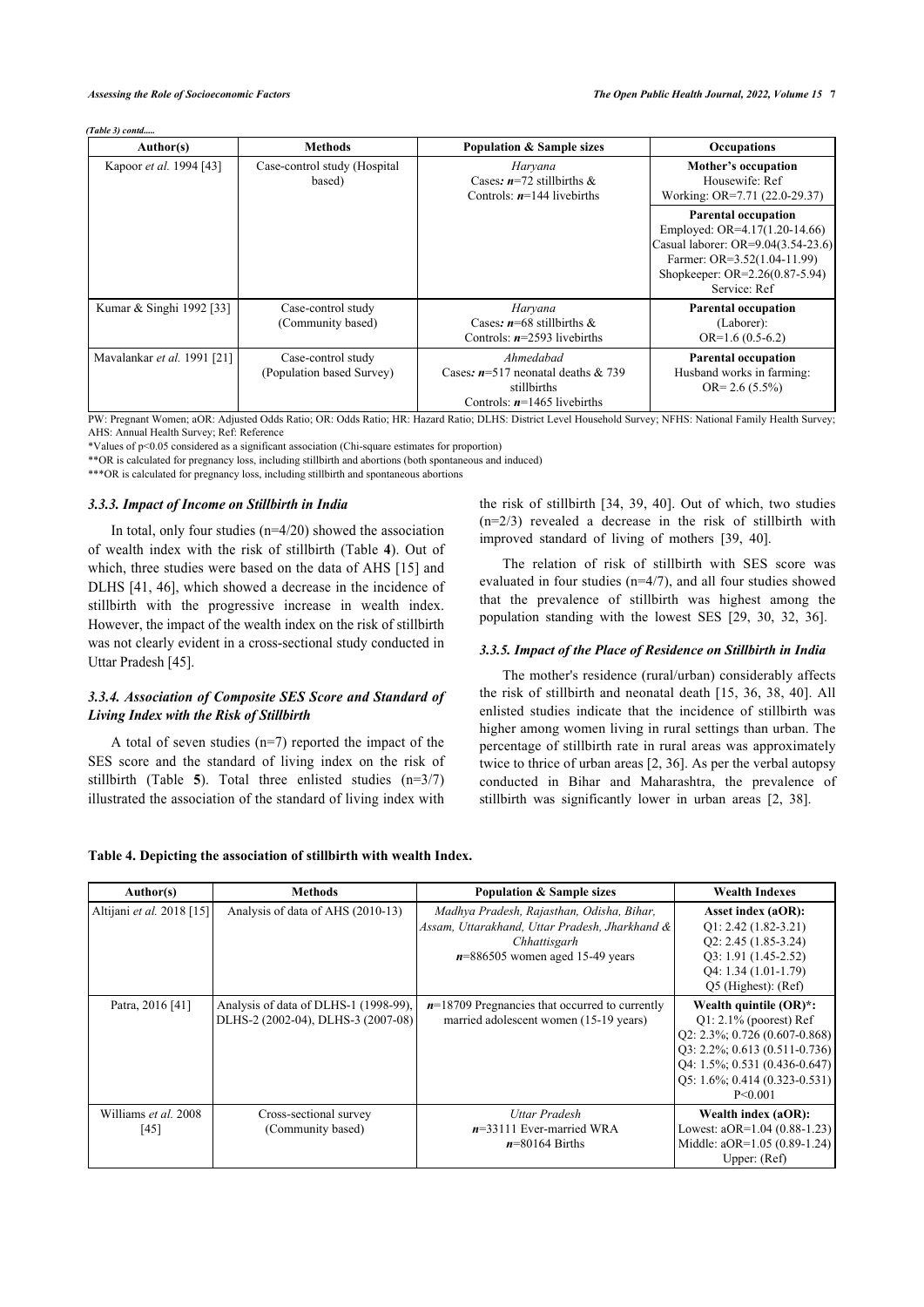# **8** *The Open Public Health Journal, 2022, Volume 15 Sinha et al.*

*(Table 4) contd.....*

| Author(s)                      | <b>Methods</b>                       | <b>Population &amp; Sample sizes</b> | <b>Wealth Indexes</b>                                                                                                                                                    |
|--------------------------------|--------------------------------------|--------------------------------------|--------------------------------------------------------------------------------------------------------------------------------------------------------------------------|
| Srivastava et al. 2008<br>[46] | Analysis of data of DLHS-3 (2007-08) | $n = 228,146$ single deliveries      | Wealth quintile (aOR):<br>Poorest: Ref<br>Poorer: 1.08 (0.91, 1.29)<br>Middle: 0.93 (0.77, 1.12)<br>Richer: 0.89 (0.73, 1.09)<br>Richest: $0.64$ (0.5, 0.81); P<<br>0.05 |

WRA: Women of Reproductive Age; aOR: Adjusted Odds Ratio; OR: Odds Ratio; DLHS: District Level Household Survey; AHS: Annual Health Survey; Ref: Reference \*OR is calculated for pregnancy loss, including stillbirth and abortions (both spontaneous and induced)

# <span id="page-7-1"></span>**Table 5. Depicting the association of stillbirth with the standard of living and SES score.**

| Author(s)                          | <b>Methods</b>                             | <b>Population &amp; Sample sizes</b>                                   | <b>Standard of Living/SES scores</b>                                                                                                                                           |
|------------------------------------|--------------------------------------------|------------------------------------------------------------------------|--------------------------------------------------------------------------------------------------------------------------------------------------------------------------------|
| Hirst et al. 2018** [29]           | Cross-sectional study (Hospital-<br>based) | 8 countries including India<br>(Maharashtra)                           | Low socioeconomic standing:<br>$aHR=1.6(1.2-2.1)$ for stillbirth                                                                                                               |
|                                    |                                            | $n=3364$ Births (newborn)                                              | Antepartum stillbirth: 34.6%<br>Positive LR: 1.5 (1.3-1.7)<br>Negative LR: 0.9 (0.8-0.9)                                                                                       |
| Lakshmi et al. 2013 [40]           | Analysis of data of DLHS-2<br>$(2002-04)$  | $n=188917$ mothers who had stillbirth<br>or live birth in last 3 years | <b>Standard of living:</b><br>High: (Ref)<br>Medium: aOR=1.06 (0.94-1.21); P=0.337<br>Low: $aOR=1.09(0.94-1.27)$ ; P=0.262                                                     |
| Bhattacharyya & Pal 2012<br>$[36]$ | Cross-sectional study (Hospital<br>based)  | <b>West Bengal</b><br>$n=156101$ Deliveries                            | Socioeconomic status:<br>High: $OR = 0.44 (0.41 - 0.47)$<br>Middle: OR=0.78(0.74-0.82)<br>Low: OR= $1.83(1.76-1.90)$ P<0.001                                                   |
| More et al. 2009 [32]              | Cross-sectional study<br>(Community based) | Mumbai (Slum)<br>$n=5687$ Births                                       | Socioeconomic quartiles*:<br>(Stillbirth rate/100 births)<br>Q1:18.3<br>Q2:10.1<br>O3: 22.4<br>O4: 15.2<br>aRR=1.02 (0.74-1.40)<br>Least poor: poorest<br>aRR=0.83 (0.28-2.44) |
| Rajaram et al. 2008 [39]           | Analysis of data of NFHS-2<br>$(1998-99)$  | $n=90000$ ever-married women aged<br>$15-49$ years                     | <b>Standard of living:</b><br>Low: 2.42%; Ref.<br>Medium: 2.13%; OR=0.9906<br>$P=0.7090$<br>High: 1.53%; OR=0.9816<br>$P=0.6060$                                               |
| Gupta & Subramoney 2006<br>[30]    | Cohort study<br>(Population based)         | Maharashtra<br>$n=1217$ PW                                             | Low socioeconomic status:<br>$aHR=1.2(0.6-2.5)$                                                                                                                                |
| Mishra et al. 2005 [34]            | Analysis of data of NFHS-2<br>$(1998-99)$  | $n=19189$ ever-married women aged<br>$40-49$ years                     | <b>Standard of living:</b><br>Low: Ref<br>Medium: aOR=0.94<br>High: $aOR=1.03$                                                                                                 |

PW: Pregnant Women; aOR: Adjusted Odds Ratio; OR: Odds Ratio; HR: Hazard Ratio; DLHS: District Level Household Survey; NFHS: National Family Health Survey; AHS: Annual Health Survey; LR: Likelihood Ratio; Ref: Reference

\* Calculated by using standardized asset score.

\*\* HR is calculated for the entire population, limited data presented for India.

# <span id="page-7-0"></span>**Table 6. Depicting the association of stillbirth with the place of residence (rural/urban).**

| Author(s)                        | <b>Methods</b>                    | <b>Population &amp; Sample sizes</b>                                                                                                            | <b>Places of residence</b>                             |
|----------------------------------|-----------------------------------|-------------------------------------------------------------------------------------------------------------------------------------------------|--------------------------------------------------------|
| Altijani <i>et al.</i> 2018 [15] | Analysis of data of AHS (2010-13) | Madhya Pradesh, Chhattisgarh, Bihar<br>Rajasthan, Odisha, Uttarakhand, Assam,<br>Jharkhand & Uttar Pradesh<br>$n=886505$ women aged 15-49 years | Rural<br>$aOR=1.27(1.16-1.39)$<br>Urban: (Ref)         |
| Dandona <i>et al.</i> 2017 [38]  | Verbal autopsy (Population based) | <b>Bihar</b><br>$n=1132$ stillbirths                                                                                                            | Rural: OR=22.6(20.9-24.2)<br>Urban: OR=15.4(12.6-18.2) |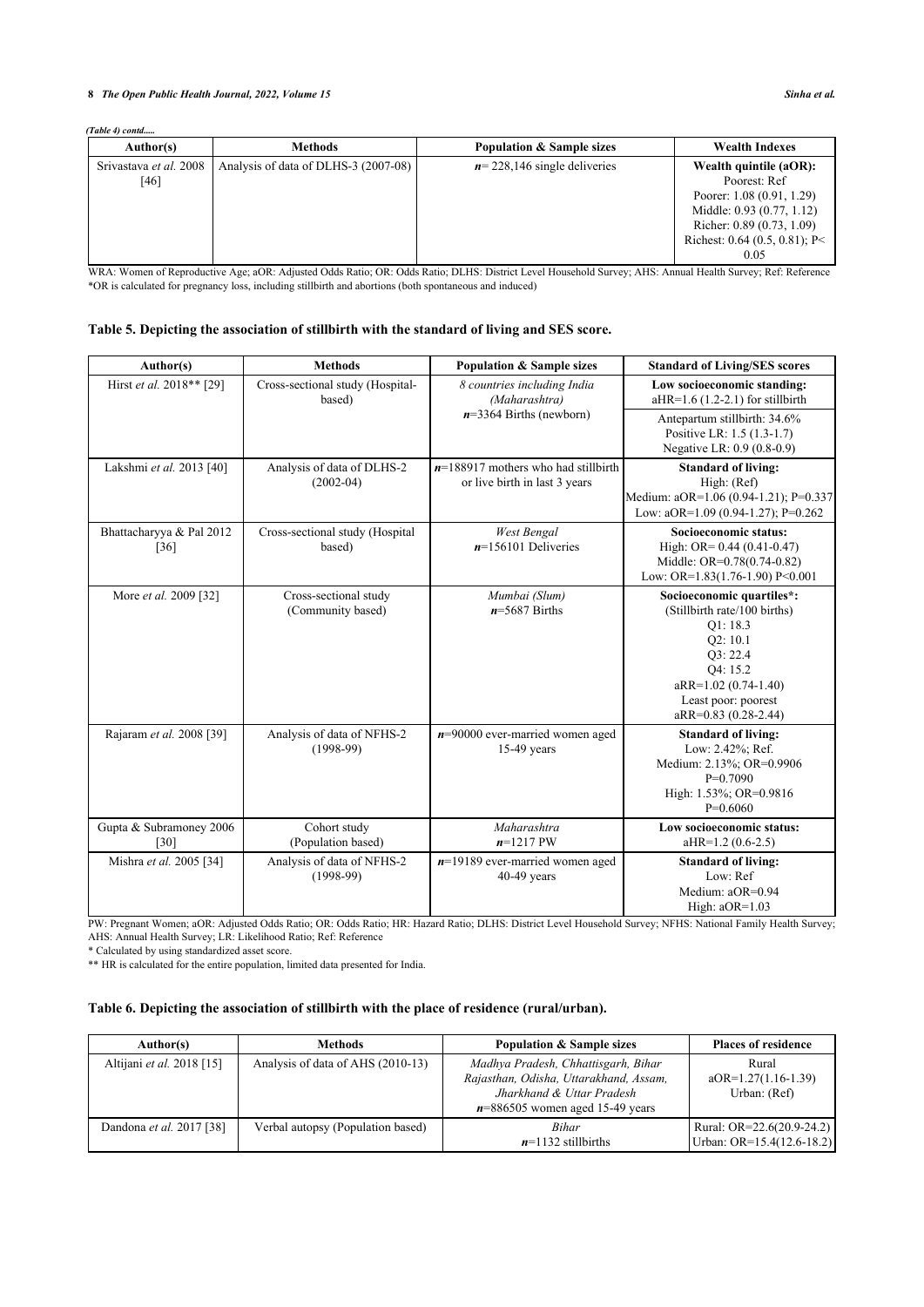*(Table 6) contd.....*

| Author(s)                                        | <b>Methods</b>                                                              | <b>Population &amp; Sample sizes</b>                                                       | <b>Places of residence</b>                                                                     |
|--------------------------------------------------|-----------------------------------------------------------------------------|--------------------------------------------------------------------------------------------|------------------------------------------------------------------------------------------------|
| Patra, 2016* [41]                                | Analysis of data of DLHS-1 (1998-99).<br>DLHS-2 (2002-04), DLHS-3 (2007-08) | $n=18709$ pregnancies that occurred to currently<br>married adolescent women (15-19 years) | Rural: 2.1%, (Ref)<br>Urban: $1.8\%$<br>$OR=0.93(0.79-1.09)$                                   |
| Lakshmi et al. 2013 [40]                         | Analysis of data of DLHS-2 (2002-04)                                        | $n=188917$ mothers who had stillbirth or live<br>birth in last 3 years                     | Rural: aOR=1.04(0.95-1.13)<br>Urban: (Ref); P=0.417                                            |
| Bhattacharyya and Pal 2012<br>$\lceil 36 \rceil$ | Cross-sectional study (Hospital based)                                      | West Bengal<br>$n=156101$ Deliveries                                                       | Rural: 4.23%<br>$OR = 2.05(1.93 - 2.18)$<br>Urban: 2.12%<br>$OR=0.49(0.46-0.52)$<br>P < 0.0001 |
| Rajaram et al. 2008 [39]                         | Analysis of data of NFHS-2 (1998-99)                                        | $n=90000$ ever-married women aged 15-49 years                                              | Rural: Ref.<br>Urban: OR=0.9804<br>Significance level=0.4530<br>Coefficient: -0.0198           |
| Kulkarni et al. 2007 [2]                         | Verbal autopsy (Population based)                                           | Maharashtra<br>$n=81$ perinatal deaths including 31 stillbirths<br>and 52 neonatal deaths  | Rural: 74.2%<br>Urban: 25.8%<br>$\gamma$ 2=3.85, P=0.05, df=1                                  |
| Mishra et al. 2005 [34]                          | Analysis of data of NFHS-2 (1998-99)                                        | $n=19189$ ever-married women aged 40-49 years                                              | Rural: Ref.<br>Urban: $aOR=0.99$                                                               |

aOR: Adjusted Odds Ratio; OR: Odds Ratio; DLHS: District Level Household Survey; NFHS: National Family Health Survey; AHS: Annual Health Survey; Ref: Reference

\*OR is calculated for pregnancy loss, including stillbirth and abortions (both spontaneous and induced)

<span id="page-8-0"></span>

|  |  | Table 7. A glance at the impact of SES on the risk of stillbirth in other countries of the Indian subcontinent. |  |  |  |
|--|--|-----------------------------------------------------------------------------------------------------------------|--|--|--|
|  |  |                                                                                                                 |  |  |  |

| <b>Risk factors/Countries</b>                   | <b>Nepal</b>                                               | Pakistan                                                       | <b>Bangladesh</b>                                            |  |
|-------------------------------------------------|------------------------------------------------------------|----------------------------------------------------------------|--------------------------------------------------------------|--|
| <b>References</b>                               | Bhusal et al. 2019 [66]                                    | Afshan et al. 2019* [11]                                       | Hossain et al. 2019 [67]                                     |  |
| <b>Education level</b><br>No education          | $aOR$ (95%CI)<br>$1.00$ (Ref)                              | $aOR(95\%CI)$<br>$2.48(1.67-3.68)$ , P=0.000                   | $aOR$ (95%CI)<br>$1.00$ (Ref)                                |  |
| Primary education<br>$\geq$ Secondary education | $1.02$ (0.79-1.33), P<0.001<br>$0.53$ (0.81-1.38), P<0.001 | $1.96(1.30-2.94)$ , P=0.001<br>$1.00$ (Ref) <sup>*</sup>       | $1.09(0.88-1.13), P=0.438$<br>$0.81(0.61-1.08)$ , P=0.154    |  |
| <b>Wealth Index</b>                             | $aOR(95\%CI)$                                              | $aOR(95\%CI)$                                                  | $aOR$ (95%CI)                                                |  |
| Poorest<br>Middle                               | $1.00$ (Ref)<br>$0.94(0.72-1.22)$ , P<0.001                | $2.33$ (1.62-3.34), P=0.000<br>$1.53$ $(1.04 - 2.25)$ , P=0.02 | $1.07(0.81-1.40)$ , P=0.639<br>$1.19(0.92 - 1.49)$ , P=0.201 |  |
| Richest                                         | $0.75$ (0.54-1.03), P<0.001                                | $1.00$ (Ref)                                                   | $1.00$ (Ref)                                                 |  |
| <b>Residence</b>                                | $aOR$ (95%CI)                                              | $aOR(95\%CI)$                                                  | $aOR$ (95%CI)                                                |  |
| Rural<br>Urban                                  | $1.31(1.00-1.72)$ , P<0.001<br>$1.00$ (Ref)                | $1.73$ $(1.21-2.49)$ , P=0.028<br>$1.00$ (Ref)                 | $0.97(0.83-1.13)$ , P= $0.683$<br>$1.00$ (Ref)               |  |

CI: Confidence Interval, aOR: adjusted Odds Ratio

\*Association was calculated for perinatal death, which includes stillbirth

#Above secondary was taken as reference.

#### *3.3.6. Other Contributory Factors for the Risk of Stillbirth*

Stillbirth and neonatal death were notably affected by other socioeconomic factors like size and density of family [[33,](#page-11-1) [34](#page-11-26), [48\]](#page-11-23), type of family (nuclear/joint) [\[33\]](#page-11-1), and type of house (pucca/semi-pucca/kaccha) [\[33,](#page-11-1) [34](#page-11-26), [37,](#page-11-5) [40\]](#page-11-22). The household environmental conditions, such as unavailability of the toilet (OR=1.5) and shortage of drinking water (OR=1.4), were also found associated with the risk of stillbirth [\[21\]](#page-11-7). Kumar & Singhi (1992) analyzed the association of the stillbirth rate with the different physical assets possessed by the household [\[33](#page-11-1)].

Some of the studies have linked the risk of stillbirth with the usage of biomass fuel for cooking during pregnancy. These studies revealed that women using biomass fuel were almost twice vulnerable than women using cleaner fuel [[21](#page-11-7), [34\]](#page-11-26). As per the analysis of DLHS-2 data, the usage of wood for cooking (APR=1.24, 95% CI: 1.08-1.41) and kerosene for lighting (APR=1.15, 95%CI: 1.06-1.25) and cooking (APR=1.36, 95%CI: 1.10-1.67) were the significant determinants of the risk of stillbirth[[40](#page-11-22)]. Inlined with the

previous findings, a cohort study conducted in Tamilnadu also revealed the association of stillbirth with exposure to biomass fuel [\[49](#page-11-27)].

# *3.3.7. Social Impact of Stillbirth in India*

Though the incidence of stillbirth was comparatively higher in low- and middle-income countries, the research on the impact of stillbirth and bereavement care has widely been conducted in high-income countries [[50](#page-11-28)]. Pregnancy loss is a massive loss in terms of mothers' physical and mental health; in addition, it also causes immense social distress due to the loss of life, especially in the stigmatized socio-cultural dimension of India [\[22](#page-11-29), [51\]](#page-11-30). The double burden of loss of life can easily be identified in rural areas where maternal mortality followed by stillbirth was comparatively higher [[52\]](#page-12-2). The mothers of the stillborn suffer anxiety and depression [\[53](#page-12-3) - [55\]](#page-12-4). Bereavement was found to be strongly associated with the SES of mothers [[56](#page-12-5) - [58\]](#page-12-6). The degree of depression of mothers decreased and gradually settled down with time. At the same time, the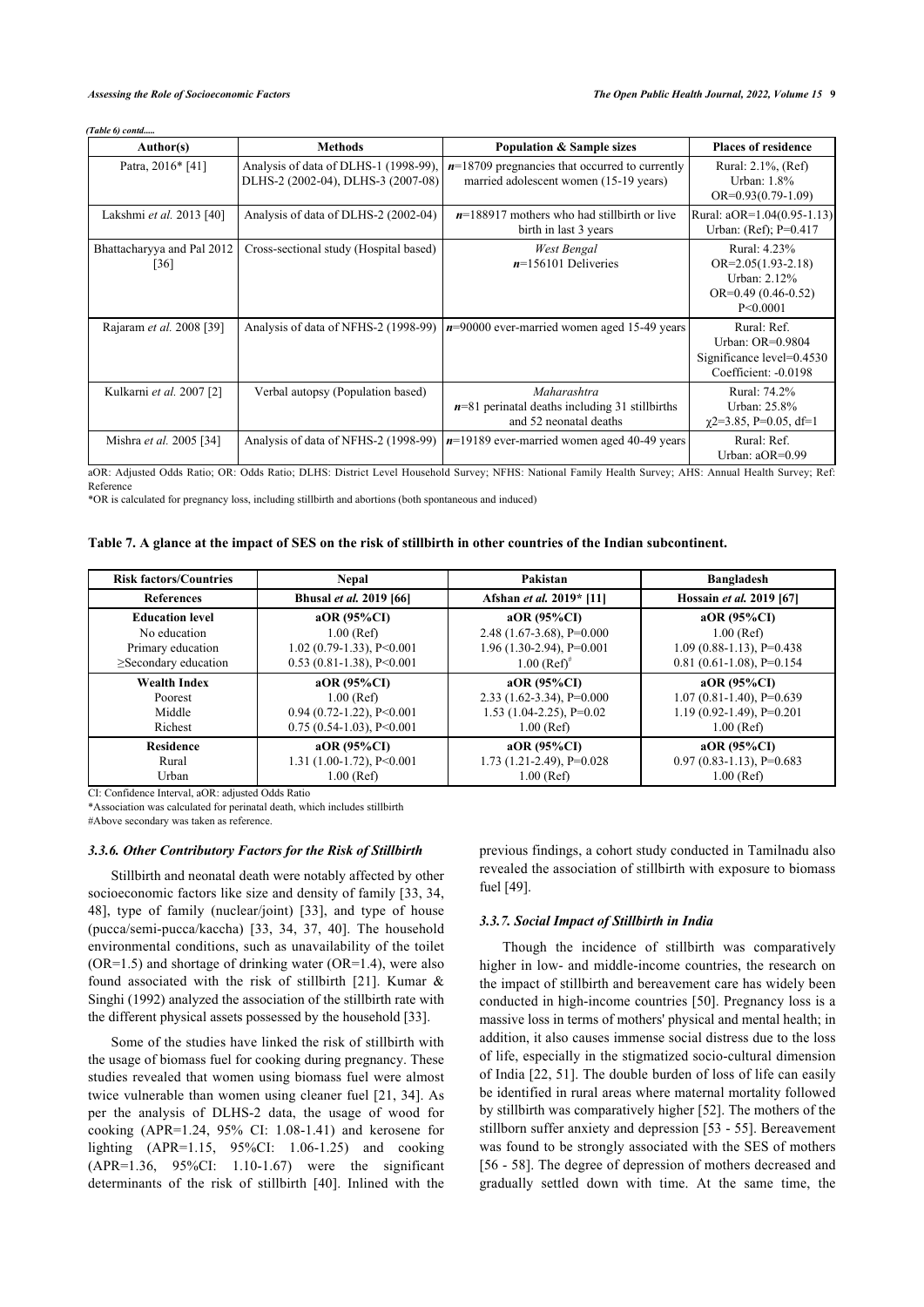recovery time was also dependent on the social dimensions of the mothers[[53](#page-12-3)]. Social provision of support was a strong predictor of the diminution of perinatal grief in women [[54\]](#page-12-7). The involvement of health care workers can help them step out of anxiety and understand the role of postpartum investigations and verbal autopsies[[58\]](#page-12-6). The incidence of stillbirth also affects the SES of mothers adversely. Therefore, appropriate bereavement care is necessary for minimizing the adverse impact of SES on stillbirth[[50\]](#page-11-28).

# **4. DISCUSSION**

For the past two decades, the pace of reducing the stillbirth rate in our country has been slow. It is not sufficient to achieve the goals of the Indian Newborn Action Plan (2014) [[17](#page-11-3)]. In the absence of quality and comparability standards to report stillbirths, it has not been identified and recorded accurately at the local level in India. The difference in stillbirth definitions causes difficulty in the precise assessment of stillbirth risk factors. Consequently, we may omit identifying some of the significant determinants of stillbirth (Table **[1](#page-3-0)**). In the present literature review, it was observed that despite several efforts to improve pregnancy care in India, socioeconomic disparities carry on as major preventable risk factors of stillbirth.

The access to free of cost availability to antenatal care services among women with poor economic conditions is an ongoing exercise, which is also a prerequisite to alleviate the risk of stillbirth [[33](#page-11-1), [59](#page-12-8), [60](#page-12-9)]. According to the findings of the listed studies, disparities in the risk of stillbirth depend upon the inequalities in women's socioeconomic standing. Mothers belonging to low SES strata are more vulnerable due to the pronounced risk of stillbirth[[29](#page-11-23), [36](#page-11-4)]. Identification of economic indicators of stillbirth is always a challenge in rural settings; studies in India have observed that the nature of rural residence or households could be considered as one of the strongest predictors of stillbirth (Table **[6](#page-7-0)**). The mortality rate of mothers followed by stillbirth was also higher in rural areas (14.5%) compared to urban (9.1%) [\[51\]](#page-11-30). Other reasons for the higher risk of stillbirth in rural areas are comparatively low availability, affordability, and accessibility to women's health care centers, along with the low level of health-related knowledge/awareness among WRA in rural areas [\[41](#page-11-13)].

Many women from the lower socioeconomic classes have been reported to be more prone to stillbirth if their husband is a laborer or peasant[[21](#page-11-7), [33](#page-11-1)]. If we look at the maternal occupational status, the risk of stillbirth was higher in working women than in non-working women or housewives [[30,](#page-11-19) [39](#page-11-7), [41](#page-11-13), [43\]](#page-11-14). The stillbirth rate was higher in women with unpaid employment than paid women [\[15](#page-11-1)]. Paid employment certainly strengthens the economic condition of the mother, which results in a decrease in the risk of stillbirth. With the increase in income status of women, the risk of stillbirth decreased gradually [\[15](#page-11-1), [41\]](#page-11-13). The same pattern was witnessed in maternal education, *i.e*., with an increase in the level of education of mothers, the rate of stillbirth declined steadily [\[15,](#page-11-1) [31,](#page-11-16) [45\]](#page-11-17). Health care education and training rendered to pregnant women enhanced the compliance of antenatal care services among mothers, thereby reducing the rate of stillbirth [\[46\]](#page-11-18). Mothers'

higher educational and economic status can help them access and better utilize health care services by boosting their selfesteem and making them socially empowered [\[61](#page-12-10)]. Mothers of high-income status can also afford a private hospital where the reported stillbirth rate was significantly lower than general hospitals[[47](#page-11-12)]. The low SES is also a cause of the poor nutritional status of mothers[[62\]](#page-12-11), and the poor nutritional status of mothers is one of the proven risk factors for increasing the burden of stillbirth [\[41](#page-11-13), [63\]](#page-12-12).

Many studies have been conducted to determine the socioeconomic risk factors of stillbirth in India (Tables **[2](#page-3-1)**-**[6](#page-7-0)**). Some of the listed studies in this review were based on the AHS (2010-13), DLHS-1, DLHS-2, DLHS-3, and NFHS-2 conducted in India. The NFHS-2 (1998-99) was conducted in all 26 states of that time (excluding union territories)[[64](#page-12-13)]. Similarly, the DLHS-3 has been conducted in all 34 states and union territories of India (excluding Nagaland) [\[65](#page-12-14)]. AHS (2010-13) has been encompassing nine states of India[[15](#page-11-1)]. Apart from this, different kinds of studies (cross-sectional, case-control, cohort studies) have been conducted in Haryana, Tamil Nadu, Ahmedabad, Maharashtra, West Bengal, Bihar, Uttar Pradesh, and Orissa. By looking at all listed studies, it would not be wrong to say that stillbirth is prevalent in almost every part of the country; additionally, it is higher among the socio-economically disadvantaged population. The studies of the last two decades are evidence of high rates of stillbirth in the rural areas of our country.

Several studies have revealed that SES has a significant association with the risk of stillbirth in low and middle-income countries of the Indian subcontinent, such as Nepal [\[8](#page-10-9), [66](#page-12-0)], Pakistan [\[11\]](#page-10-10), Bangladesh [\[67](#page-12-1)], *etc*. Table**7** represents the studies conducted in Nepal, Pakistan, and Bangladesh based on the demographic survey of the respective countries, clearly showing the effect of SES on the risk of stillbirth.

The present study aims to collect all the previously conducted studies, evaluating the role of SES and place of residence in determining the risk of stillbirth. However, there was enormous heterogeneity between the statistical analysis methods of the listed studies. In some studies, only a crude odds ratio was calculated for computing the association of SES and place of residence with the risk of stillbirth. In addition, the value was adjusted for various other listed confounding factors in some studies, for instance, sociodemographic factors, utilization of health care services, obstetric history, *etc*. In some studies, the adjusted odds ratio was calculated for other potential confounders, although not mentioned in their research papers. In some studies, the P-value was not revealed. Despite all these dissimilarities in statistical analysis in previous studies, the role of low SES and rural residence can be clearly identified to increase the burden of stillbirth.

More attention and efforts are needed to reduce the burden of stillbirth in the underprivileged population. Specific maternal health interventions for identifying, addressing, and enhancing the socioeconomic position of households should be the primary step toward reducing the preventable risk of stillbirth. Front-line health workers can be sensitized to act just-in-time on the obstacles mothers face in both phases, *i.e*.,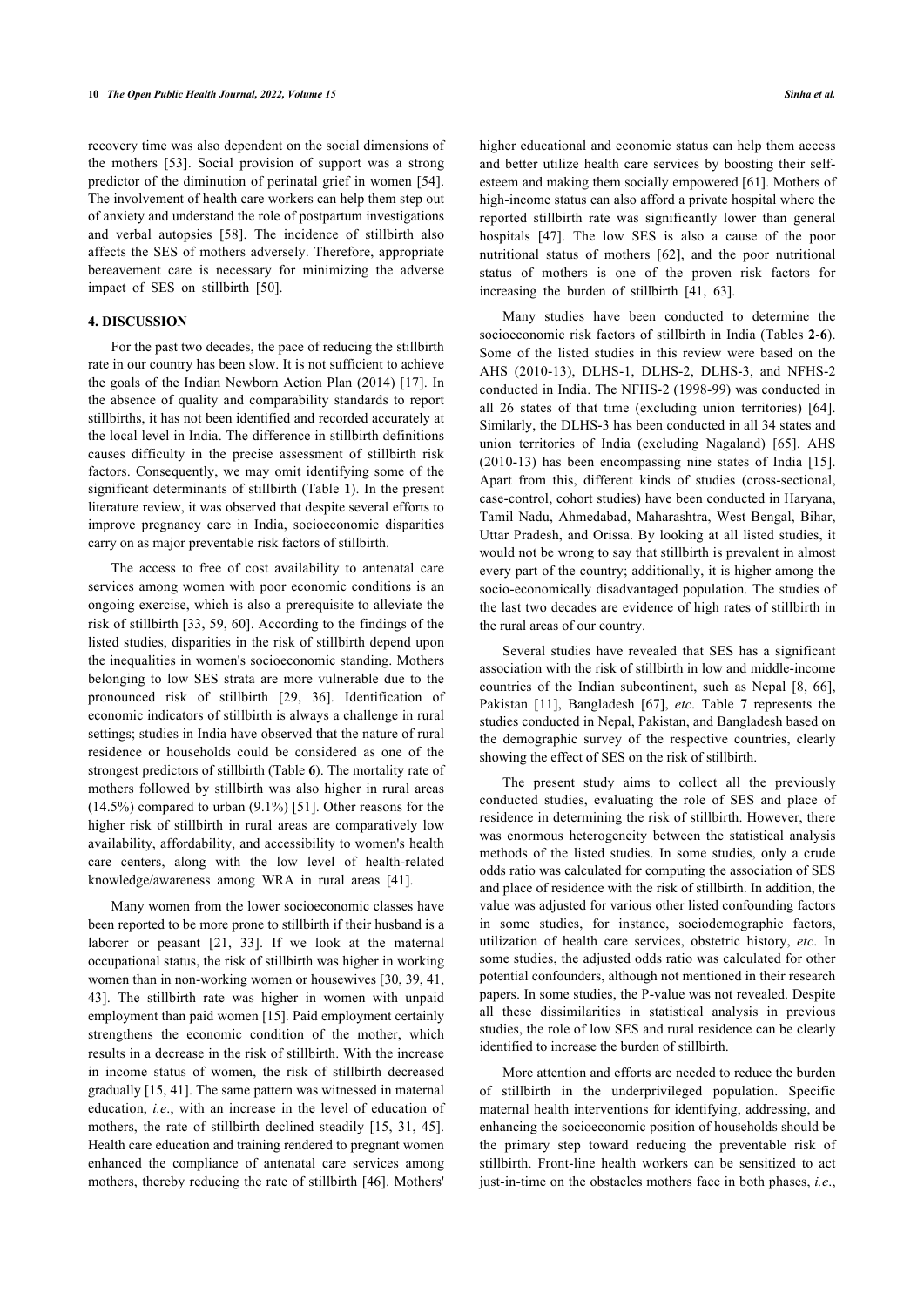before and after the incidence of stillbirth. Accredited Social Health Activists can assist women throughout their pregnancy by providing them newborn care training and counseling, conditional cash transfer, transportation facilities for institutional deliveries, *etc*. They can also assess the possible reasons for stillbirth immediately after delivery. For ensuring the implementation of such intervention, a large number of the ground-level workforce would be required [[68\]](#page-12-15), especially in rural areas. In order to eradicate the inequalities in access to health care services to the poorest and most vulnerable, private health sectors must be integrated with the public health sector. Health facilities should be equally accessible to people from all socioeconomic strata. These approaches would be a sustainable and effective way to reduce the burden of stillbirth prominently in low-and middle-income countries, and it would pave more effective ways for attaining the Sustainable Development Goals.

# <span id="page-10-1"></span><span id="page-10-0"></span>**CONCLUSION**

<span id="page-10-3"></span><span id="page-10-2"></span>Discerning and enumerating the modifiable socioeconomic factors is necessary for reducing stillbirth rate. It is the foremost step for essential planning before designing and executing stillbirth reduction programmes and policies. A substantially effective health system is necessary to address these modifiable risk factors of pregnancy loss during the entire gestational period and to improvise antenatal and obstetric care services (especially in low resource settings). It will be a sustainable step toward reducing the stillbirth rate, potentially as per the 'Indian Newborn Action Plan' goals and meeting our accountability to the Sustainable Development Goals.

# <span id="page-10-5"></span><span id="page-10-4"></span>**LIST OF ABBREVIATIONS**

<span id="page-10-6"></span>

| <b>SES</b>  | $=$ | Socioeconomic Status            |
|-------------|-----|---------------------------------|
| <b>WHO</b>  | $=$ | World Health Organization       |
| <b>NFHS</b> | $=$ | National Family Health Survey   |
| <b>DLHS</b> | $=$ | District Level Household Survey |
| <b>AHS</b>  | $=$ | Annual Health Survey            |
| <b>WRA</b>  |     | Women of Reproductive Age       |
|             |     |                                 |

#### <span id="page-10-9"></span>**CONSENT FOR PUBLICATION**

Not applicable.

# **STANDARDS OF REPORTING**

PRISMA guidelines and methodologies were followed in this study.

#### **FUNDING**

<span id="page-10-10"></span>This work was financially supported by Wellcome Trust-DBt Alliance, India (IA/CPHI/16/1/502623).

# **AVAILABILITY OF DATA AND MATERIALS**

<span id="page-10-8"></span><span id="page-10-7"></span>The sharing of original data and material is not applicable as no datasets were generated for conducting the present study, while the relevant data availed from the included studies in the current review is mentioned in the tables.

# **CONFLICT OF INTEREST**

The authors declare no conflict of interest.

## **ACKNOWLEDGEMENTS**

We acknowledge Wellcome Trust-DBT Alliance, India, for funding.

# **SUPPLEMENTARY MATERIAL**

PRISMA checklist is available as supplementary material on the publisher's website along with the published article.

#### **REFERENCES**

- [1] Blencowe H, Cousens S, Jassir FB, *et al.* Lancet Stillbirth Epidemiology Investigator Group. National, regional, and worldwide estimates of stillbirth rates in 2015, with trends from 2000: A systematic analysis. Lancet Glob Health 2016;  $4(2)$ : e98-e108.<br>
Ibttp://dx.doi.org/10.1016/S2214-109X(15)00275-21 [PMID:  $[http://dx.doi.org/10.1016/S2214-109X(15)00275-2]$  $[http://dx.doi.org/10.1016/S2214-109X(15)00275-2]$ [26795602\]](http://www.ncbi.nlm.nih.gov/pubmed/26795602)
- [2] Kulkarni R, Chauhan S, Shah B, Menon G, Puri C. Investigating causes of perinatal mortality by verbal autopsy in Maharashtra, India. Indian J Community Med 2007; 32(4): 259-63. [\[http://dx.doi.org/10.4103/0970-0218.37690](http://dx.doi.org/10.4103/0970-0218.37690)]
- [3] Fretts RC. Etiology and prevention of stillbirth. Am J Obstet Gynecol 2005; 193(6): 1923-35.

[\[http://dx.doi.org/10.1016/j.ajog.2005.03.074\]](http://dx.doi.org/10.1016/j.ajog.2005.03.074) [PMID: [16325593\]](http://www.ncbi.nlm.nih.gov/pubmed/16325593)

- [4] Flenady V, Koopmans L, Middleton P, *et al.* Major risk factors for stillbirth in high-income countries: A systematic review and metaanalysis. Lancet 2011; 377(9774): 1331-40. [\[http://dx.doi.org/10.1016/S0140-6736\(10\)62233-7](http://dx.doi.org/10.1016/S0140-6736(10)62233-7)] [PMID: [21496916\]](http://www.ncbi.nlm.nih.gov/pubmed/21496916)
- [5] Flenady V, Middleton P, Smith GC, *et al.* Lancet's Stillbirths Series steering committee. Stillbirths: The way forward in high-income countries. Lancet 2011; 377(9778): 1703-17. [\[http://dx.doi.org/10.1016/S0140-6736\(11\)60064-0](http://dx.doi.org/10.1016/S0140-6736(11)60064-0)] [PMID: [21496907\]](http://www.ncbi.nlm.nih.gov/pubmed/21496907)
- [6] Stanton C, Lawn JE, Rahman H, Wilczynska-Ketende K, Hill K. Stillbirth rates: Delivering estimates in 190 countries. Lancet 2006; 367(9521): 1487-94. [\[http://dx.doi.org/10.1016/S0140-6736\(06\)68586-3](http://dx.doi.org/10.1016/S0140-6736(06)68586-3)] [PMID: [16679161\]](http://www.ncbi.nlm.nih.gov/pubmed/16679161)
- [7] McClure EM, Pasha O, Goudar SS, *et al.* Global Network Investigators. Epidemiology of stillbirth in low-middle income countries: A Global Network Study. Acta Obstet Gynecol Scand 2011; 90(12): 1379-85. [\[http://dx.doi.org/10.1111/j.1600-0412.2011.01275.x\]](http://dx.doi.org/10.1111/j.1600-0412.2011.01275.x) [PMID: [21916854\]](http://www.ncbi.nlm.nih.gov/pubmed/21916854)
- [8] Kc A, Nelin V, Wrammert J, *et al.* Nelin V.; Wrammert J.; Ewald U.; Vitrakoti R.; Baral GN.; Målqvist M. Risk factors for antepartum stillbirth: A case-control study in Nepal. BMC Pregnancy Childbirth 2015; 15(1): 146.

[\[http://dx.doi.org/10.1186/s12884-015-0567-3\]](http://dx.doi.org/10.1186/s12884-015-0567-3)

- [9] Lawn JE, Blencowe H, Waiswa P, *et al.* Lancet Ending Preventable Stillbirths Series study group; Lancet Stillbirth Epidemiology investigator group. Stillbirths: Rates, risk factors, and acceleration towards 2030. Lancet 2016; 387(10018): 587-603. [\[http://dx.doi.org/10.1016/S0140-6736\(15\)00837-5](http://dx.doi.org/10.1016/S0140-6736(15)00837-5)] [PMID: [26794078\]](http://www.ncbi.nlm.nih.gov/pubmed/26794078)
- [10] Lakew D, Tesfaye D, Mekonnen H. Determinants of stillbirth among women deliveries at Amhara region, Ethiopia. BMC Pregnancy Childbirth 2017; 17(1): 375.
- [\[http://dx.doi.org/10.1186/s12884-017-1573-4\]](http://dx.doi.org/10.1186/s12884-017-1573-4) [PMID: [29132338](http://www.ncbi.nlm.nih.gov/pubmed/29132338)] [11] Afshan K, Narjis G, Mazhar Q. Risk factors and causes of stillbirths among pregnant women in Pakistan. Afr Health Sci 2019; 19(1): 1507-16.

[\[http://dx.doi.org/10.4314/ahs.v19i1.24](http://dx.doi.org/10.4314/ahs.v19i1.24)] [PMID: [31148978\]](http://www.ncbi.nlm.nih.gov/pubmed/31148978)

[12] Gurung A, Bajracharya K, Gurung R, *et al.* The association of women's empowerment with stillbirths in nepal. Matern Child Health J 2020; 24(S1)(Suppl. 1): 15-21.

[\[http://dx.doi.org/10.1007/s10995-019-02827-z\]](http://dx.doi.org/10.1007/s10995-019-02827-z) [PMID: [31784858](http://www.ncbi.nlm.nih.gov/pubmed/31784858)]

[13] Wang H, Abajobir AA, Abate KH, *et al.* Global, regional, and national under-5 mortality, adult mortality, age-specific mortality, and life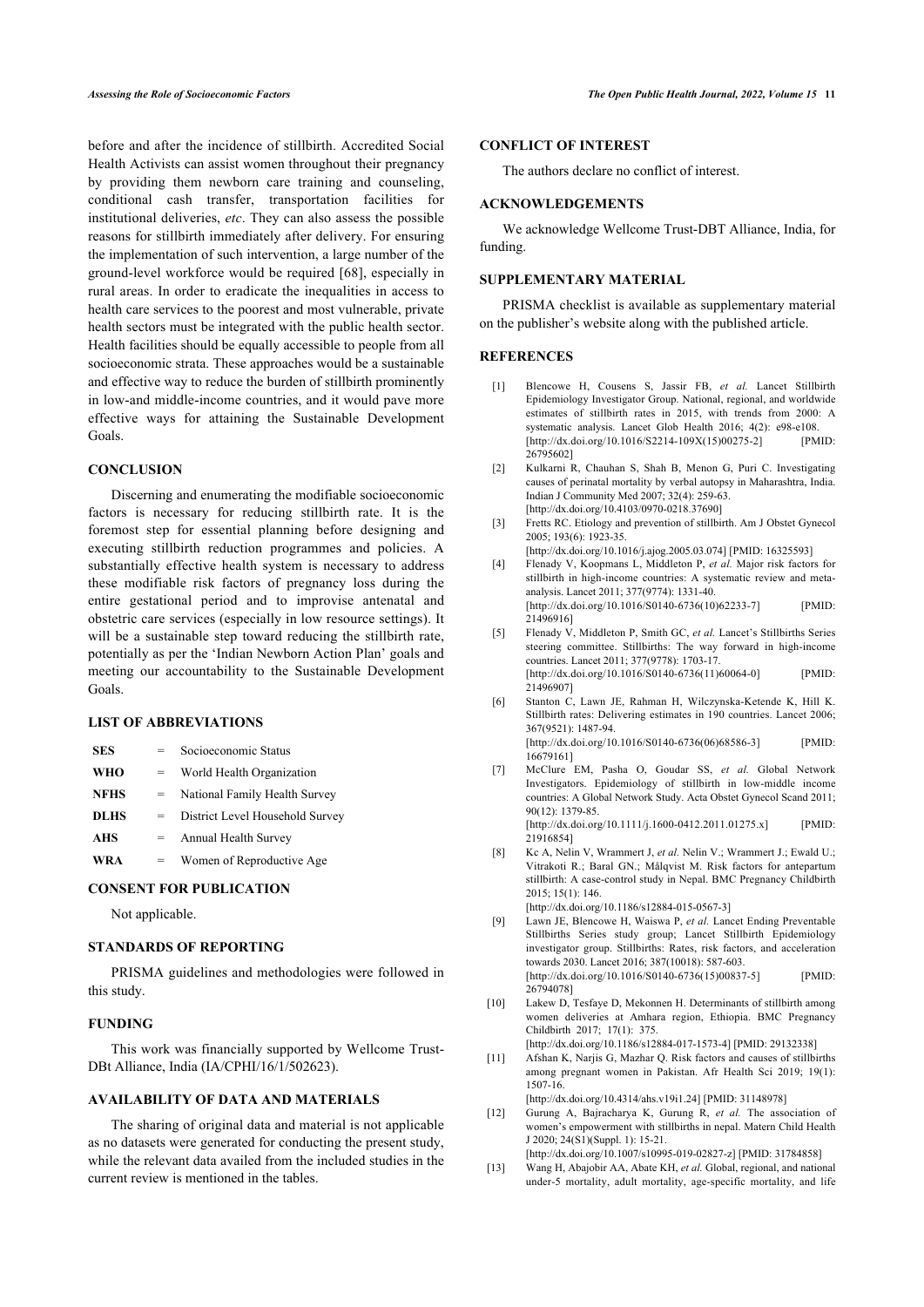expectancy, 1970-2016: a systematic analysis for the Global Burden of Disease Study 2016. Lancet 2017; 390(10100): 1084-150. [\[http://dx.doi.org/10.1016/S0140-6736\(17\)31833-0](http://dx.doi.org/10.1016/S0140-6736(17)31833-0)] [PMID: [28919115\]](http://www.ncbi.nlm.nih.gov/pubmed/28919115)

- <span id="page-11-24"></span><span id="page-11-0"></span>[14] UNICEF 2020. Available from: [https://data.unicef.org/ topic/child](https://data.unicef.org/topic/child-survival/stillbirths/)[survival/stillbirths/](https://data.unicef.org/topic/child-survival/stillbirths/)
- <span id="page-11-1"></span>[15] Altijani N, Carson C, Choudhury SS, *et al.* Stillbirth among women in nine states in India: Rate and risk factors in study of 886,505 women from the annual health survey. BMJ Open 2018; 8(11): ee022583. [\[http://dx.doi.org/10.1136/bmjopen-2018-022583](http://dx.doi.org/10.1136/bmjopen-2018-022583)] [PMID: [30413502\]](http://www.ncbi.nlm.nih.gov/pubmed/30413502)
- <span id="page-11-26"></span><span id="page-11-2"></span>[16] International Institute of Population Science (IIPS) National Family Health Survey (NFHS 4) Fact Sheet Government of India, New Delhi. 2019-20. Available from: [http://www.rchiips.org/nfhs/factsheet\\_NFHS-4.shtml](http://www.rchiips.org/nfhs/factsheet_NFHS-4.shtml)
- <span id="page-11-20"></span><span id="page-11-3"></span>[17] Ministry of Health and Family Welfare. INAP: India Newborn Action Plan Government of India, New Delhi 2014. Available from: [http://nhm.gov.in/images/ pdf/programmes/inap-final.pdf](http://nhm.gov.in/images/pdf/programmes/inap-final.pdf)
- <span id="page-11-4"></span>[18] Aminu M, Unkels R, Mdegela M, Utz B, Adaji S, van den Broek N. Causes of and factors associated with stillbirth in low- and middleincome countries: A systematic literature review. BJOG 2014; 121(Suppl. 4): 141-53. [\[http://dx.doi.org/10.1111/1471-0528.12995\]](http://dx.doi.org/10.1111/1471-0528.12995) [PMID: [25236649](http://www.ncbi.nlm.nih.gov/pubmed/25236649)]
- <span id="page-11-5"></span>[19] Frøen JF, Cacciatore J, McClure EM, *et al.* Lancet's Stillbirths Series steering committee. Stillbirths: Why they matter. Lancet 2011; 377(9774): 1353-66.

[\[http://dx.doi.org/10.1016/S0140-6736\(10\)62232-5](http://dx.doi.org/10.1016/S0140-6736(10)62232-5)] [PMID: [21496915\]](http://www.ncbi.nlm.nih.gov/pubmed/21496915)

- <span id="page-11-6"></span>[20] Neogi SB, Sharma J, Negandhi P, Chauhan M, Reddy S, Sethy G. Risk factors for stillbirths: How much can a responsive health system prevent? BMC Pregnancy Childbirth 2018; 18(1): 33. [\[http://dx.doi.org/10.1186/s12884-018-1660-1](http://dx.doi.org/10.1186/s12884-018-1660-1)] [PMID: [29347930\]](http://www.ncbi.nlm.nih.gov/pubmed/29347930)
- <span id="page-11-7"></span>[21] Mavalankar DV, Trivedi CR, Gray RH. Levels and risk factors for perinatal mortality in Ahmedabad, India. Bull World Health Organ 1991; 69(4): 435-42. [PMID: [1934237\]](http://www.ncbi.nlm.nih.gov/pubmed/1934237)
- <span id="page-11-29"></span><span id="page-11-22"></span>[22] Sidhu S. Pregnancy wastage in two tribal communities (Gujars and Bazigars) of Punjab, India. Anthropol Anz 1994; 52(2): 137-42[.www.jstor.org/stable/29540405](http://www.jstor.org/stable/29540405)

[\[http://dx.doi.org/10.1127/anthranz/52/1994/137\]](http://dx.doi.org/10.1127/anthranz/52/1994/137) [PMID: [8067723\]](http://www.ncbi.nlm.nih.gov/pubmed/8067723)

- <span id="page-11-25"></span><span id="page-11-13"></span>[23] Neogi SB, Negandhi P, Chopra S, *et al.* Risk factors for stillbirth: Findings from a population-based case-control study, haryana, india. Paediatr Perinat Epidemiol 2016; 30(1): 56-66. [\[http://dx.doi.org/10.1111/ppe.12246\]](http://dx.doi.org/10.1111/ppe.12246) [PMID: [26444206](http://www.ncbi.nlm.nih.gov/pubmed/26444206)]
- <span id="page-11-21"></span><span id="page-11-8"></span>[24] Patel R, Gupta A, Chauhan S, Bansod DW. Effects of sanitation practices on adverse pregnancy outcomes in India: A conducive finding from recent Indian demographic health survey. BMC Pregnancy Childbirth 2019; 19(1): 378. [\[http://dx.doi.org/10.1186/s12884-019-2528-8](http://dx.doi.org/10.1186/s12884-019-2528-8)] [PMID: [31651276\]](http://www.ncbi.nlm.nih.gov/pubmed/31651276)
- <span id="page-11-14"></span><span id="page-11-9"></span>[25] Dandona R, Kumar GA. Enhancing the National Family Health Survey-5 for policy making. Lancet 2019; 394(10198): 563-4. [\[http://dx.doi.org/10.1016/S0140-6736\(19\)31284-X\]](http://dx.doi.org/10.1016/S0140-6736(19)31284-X) [PMID: [31423995\]](http://www.ncbi.nlm.nih.gov/pubmed/31423995)
- <span id="page-11-15"></span><span id="page-11-10"></span>[26] International Institute for Population Science. Woman's questionnaire, National Family Health Survey (NFHS-4), Government of India, New Delhi. 2015-16. Available from: [http://rchiips.org/NFHS/NFHS4/](http://rchiips.org/NFHS/NFHS4/schedules/NFHS-4Womans.pdf) [schedules/NFHS-4Womans.pdf](http://rchiips.org/NFHS/NFHS4/schedules/NFHS-4Womans.pdf)
- <span id="page-11-18"></span><span id="page-11-17"></span><span id="page-11-11"></span>[27] International Institute for Population Sience. Woman's questionnaire National Family Health Survey (NFHS-5), Government of India, New Delhi. 2019-20. Available from: [http://rchiips.org/NFHS/NFHS5/](http://rchiips.org/NFHS/NFHS5/schedules/NFHS-5Womans.pdf) [schedules/NFHS-5Womans.pdf](http://rchiips.org/NFHS/NFHS5/schedules/NFHS-5Womans.pdf)
- <span id="page-11-12"></span>[28] Atkins D, Best D, Briss PA, *et al.* GRADE Working Group. Grading quality of evidence and strength of recommendations. BMJ 2004; 328(7454): 1490.
- <span id="page-11-23"></span>[\[http://dx.doi.org/10.1136/bmj.328.7454.1490\]](http://dx.doi.org/10.1136/bmj.328.7454.1490) [PMID: [15205295](http://www.ncbi.nlm.nih.gov/pubmed/15205295)] [29] Hirst JE, Villar J, Victora CG, *et al.* International Fetal and Newborn Growth Consortium for the 21st Century (INTERGROWTH-21<sup>st</sup>). The antepartum stillbirth syndrome: Risk factors and pregnancy conditions identified from the INTERGROWTH-21st Project. BJOG 2018; 125(9): 1145-53.

[\[http://dx.doi.org/10.1111/1471-0528.14463\]](http://dx.doi.org/10.1111/1471-0528.14463) [PMID: [28029221](http://www.ncbi.nlm.nih.gov/pubmed/28029221)]

- <span id="page-11-28"></span><span id="page-11-27"></span><span id="page-11-19"></span>[30] Gupta PC, Subramoney S. Smokeless tobacco use and risk of stillbirth: A cohort study in Mumbai, India. Epidemiology 2006; 17(1): 47-51. [\[http://dx.doi.org/10.1097/01.ede.0000190545.19168.c4](http://dx.doi.org/10.1097/01.ede.0000190545.19168.c4)] [PMID: [16357594\]](http://www.ncbi.nlm.nih.gov/pubmed/16357594)
- <span id="page-11-30"></span><span id="page-11-16"></span>[31] McClure EM, Saleem S, Goudar SS, *et al.* Stillbirth rates in lowmiddle income countries 2010 - 2013: A population-based, multicountry study from the Global Network. Reprod Health 2015; (Suppl

2): S7.

[\[http://dx.doi.org/10.1186/1742-4755-12-S2-S7\]](http://dx.doi.org/10.1186/1742-4755-12-S2-S7)

- [32] More NS, Bapat U, Das S, *et al.* Inequalities in maternity care and newborn outcomes: One-year surveillance of births in vulnerable slum communities in Mumbai. Int J Equity Health 2009; 8(1): 21. [\[http://dx.doi.org/10.1186/1475-9276-8-21\]](http://dx.doi.org/10.1186/1475-9276-8-21) [PMID: [19497130\]](http://www.ncbi.nlm.nih.gov/pubmed/19497130)
- [33] Kumar R, Singhi S. Risk factors for stillbirths in a rural community. Indian J Pediatr 1992; 59(4): 455-61. [\[http://dx.doi.org/10.1007/BF02751561](http://dx.doi.org/10.1007/BF02751561)] [PMID: [1452264](http://www.ncbi.nlm.nih.gov/pubmed/1452264)]
- [34] Mishra V, Retherford RD, Smith KR. Cooking smoke and tobacco smoke as risk factors for stillbirth. Int J Environ Health Res 2005; 15(6): 397-410.
	- [\[http://dx.doi.org/10.1080/09603120500288913\]](http://dx.doi.org/10.1080/09603120500288913) [PMID: [16506434\]](http://www.ncbi.nlm.nih.gov/pubmed/16506434)
- [35] Carlo WA, Goudar SS, Jehan I, et al. First Breath Study Group. Newborn-care training and perinatal mortality in developing countries. N Engl J Med 2010; 362(7): 614-23.
	- [\[http://dx.doi.org/10.1056/NEJMsa0806033](http://dx.doi.org/10.1056/NEJMsa0806033)] [PMID: [20164485\]](http://www.ncbi.nlm.nih.gov/pubmed/20164485)
- [36] Bhattacharyya R, Pal A. Stillbirths in a referral medical college hospital, West Bengal, India: A ten-year review. J Obstet Gynaecol Res 2012; 38(1): 266-71.

[\[http://dx.doi.org/10.1111/j.1447-0756.2011.01670.x\]](http://dx.doi.org/10.1111/j.1447-0756.2011.01670.x) [PMID: [21995666\]](http://www.ncbi.nlm.nih.gov/pubmed/21995666)

[37] Viswanath K, Ps R, Chakraborty A, Prasad JH, Minz S, George K. A community based case control study on determinants of perinatal mortality in a tribal population of southern India. Rural Remote Health 2015; 15(3): 3388.

[\[http://dx.doi.org/10.22605/RRH3388](http://dx.doi.org/10.22605/RRH3388)] [PMID: [26391225\]](http://www.ncbi.nlm.nih.gov/pubmed/26391225)

- [38] Dandona R, Kumar GA, Kumar A, *et al.* Identification of factors associated with stillbirth in the Indian state of Bihar using verbal autopsy: A population-based study. PLoS Med 2017; 14(8)e1002363 [\[http://dx.doi.org/10.1371/journal.pmed.1002363\]](http://dx.doi.org/10.1371/journal.pmed.1002363) [PMID: [28763449](http://www.ncbi.nlm.nih.gov/pubmed/28763449)]
- [39] Rajaram S, Zottarelli LK, Sunil TS. An assessment of fetal loss among currently married women in India. J Biosoc Sci 2009; 41(3): 309-27. [\[http://dx.doi.org/10.1017/S0021932008003222](http://dx.doi.org/10.1017/S0021932008003222)] [PMID: [19038065\]](http://www.ncbi.nlm.nih.gov/pubmed/19038065)
- [40] Lakshmi PV, Virdi NK, Sharma A, *et al.* Household air pollution and stillbirths in India: Analysis of the DLHS-II National Survey. Environ Res 2013; 121: 17-22.

[\[http://dx.doi.org/10.1016/j.envres.2012.12.004](http://dx.doi.org/10.1016/j.envres.2012.12.004)] [PMID: [23375552\]](http://www.ncbi.nlm.nih.gov/pubmed/23375552)

- [41] Patra S. Motherhood in childhood: Addressing reproductive health hazards among adolescent married women in India. Reprod Health 2016; 13(1): 52. [\[http://dx.doi.org/10.1186/s12978-016-0171-7\]](http://dx.doi.org/10.1186/s12978-016-0171-7) [PMID: [27142211](http://www.ncbi.nlm.nih.gov/pubmed/27142211)]
- [42] Chomba E, Carlo WA, Goudar SS, *et al.* First Breath Study Group. Effects of essential newborn care training on fresh stillbirths and early neonatal deaths by maternal education. Neonatology 2017; 111(1): 61-7.

[\[http://dx.doi.org/10.1159/000447421\]](http://dx.doi.org/10.1159/000447421) [PMID: [27544512\]](http://www.ncbi.nlm.nih.gov/pubmed/27544512)

- [43] Kapoor SK, Anand K, Kumar G. Risk factors for stillbirths in a secondary level hospital at Ballabgarh, Haryana: A case control study. Indian J Pediatr 1994; 61(2): 161-6. [\[http://dx.doi.org/10.1007/BF02843608](http://dx.doi.org/10.1007/BF02843608)] [PMID: [7927613](http://www.ncbi.nlm.nih.gov/pubmed/7927613)]
- [44] Kapoor RK, Srivastava AK, Misra PK, *et al.* Perinatal mortality in urban slums in Lucknow. Indian Pediatr 1996; 33(1): 19-23. [PMID: [8772946](http://www.ncbi.nlm.nih.gov/pubmed/8772946)]
- [45] Williams EK, Hossain MB, Sharma RK, Kumar V, Pandey CM, Baqui AH. Birth interval and risk of stillbirth or neonatal death: Findings from rural north India. J Trop Pediatr 2008; 54(5): 321-7. [\[http://dx.doi.org/10.1093/tropej/fmn027\]](http://dx.doi.org/10.1093/tropej/fmn027) [PMID: [18443009](http://www.ncbi.nlm.nih.gov/pubmed/18443009)]
- [46] Srivastava A, Singh A, Kumar K. What explains stillbirth in India? International Population Conference, IUSSP.
- [47] More NS, Bapat U, Das S, *et al.* Community mobilization in Mumbai slums to improve perinatal care and outcomes: A cluster randomized controlled trial. PLoS Med 2012; 9(7): e1001257.
- [\[http://dx.doi.org/10.1371/journal.pmed.1001257\]](http://dx.doi.org/10.1371/journal.pmed.1001257) [PMID: [22802737](http://www.ncbi.nlm.nih.gov/pubmed/22802737)] [48] Desai VP, Bhalerao VR, Pai DN. Some aspects of social obstetrics. J Postgrad Med 1976; 22(3): 140-6. [PMID: [1032828](http://www.ncbi.nlm.nih.gov/pubmed/1032828)]
- [49] Tielsch JM, Katz J, Thulasiraj RD, *et al.* Exposure to indoor biomass fuel and tobacco smoke and risk of adverse reproductive outcomes, mortality, respiratory morbidity and growth among newborn infants in south India. Int J Epidemiol 2009; 38(5): 1351-63. [\[http://dx.doi.org/10.1093/ije/dyp286](http://dx.doi.org/10.1093/ije/dyp286)] [PMID: [19759098](http://www.ncbi.nlm.nih.gov/pubmed/19759098)]
- [50] Bakhbakhi D, Burden C, Storey C, Siassakos D. Care following stillbirth in high-resource settings: Latest evidence, guidelines, and best practice points. Semin Fetal Neonatal Med 2017; 22(3): 161-6. [\[http://dx.doi.org/10.1016/j.siny.2017.02.008\]](http://dx.doi.org/10.1016/j.siny.2017.02.008) [PMID: [28279640](http://www.ncbi.nlm.nih.gov/pubmed/28279640)]
- [51] Roberts LR, Lee JW. Autonomy and social norms in a three factor